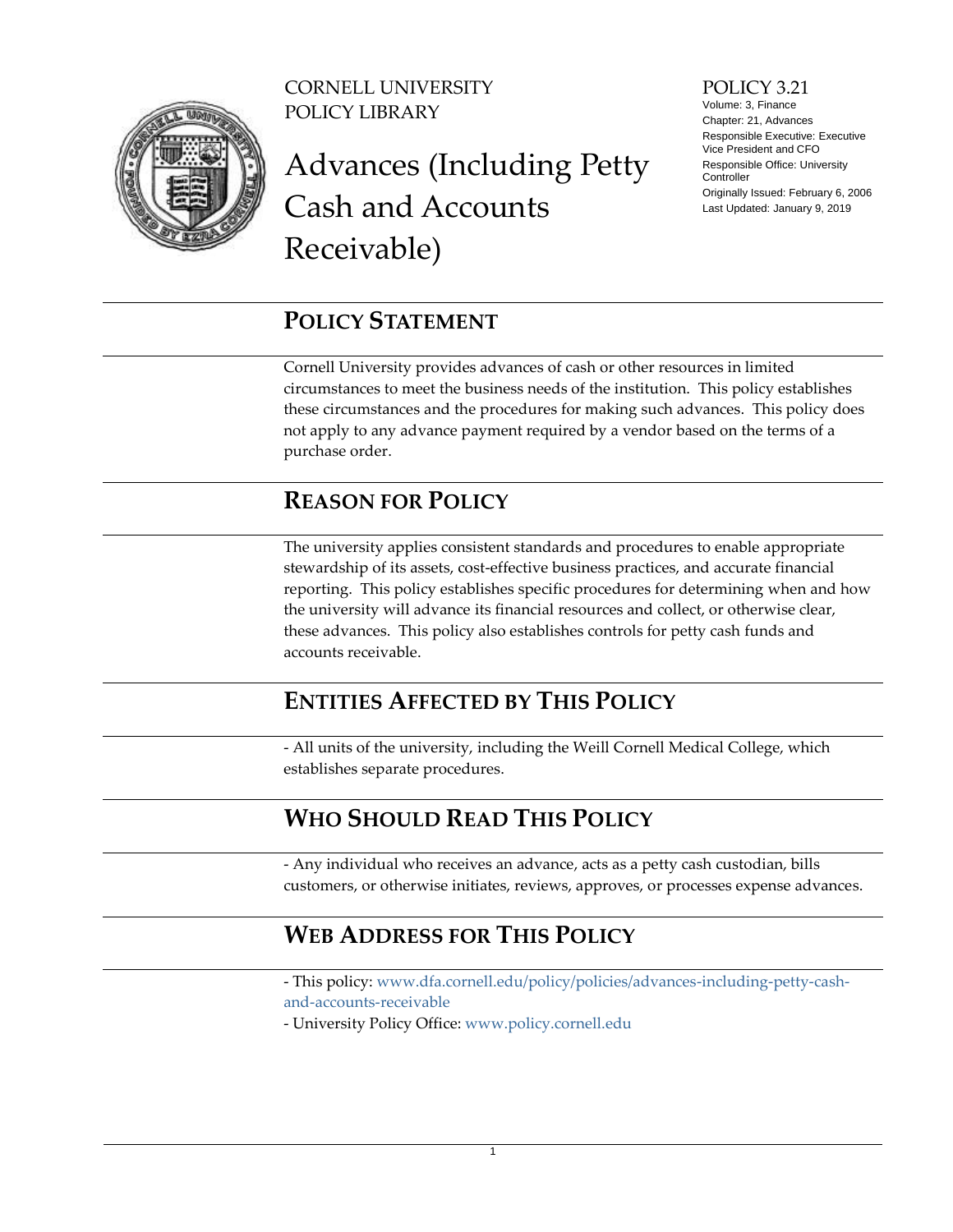POLICY 3.21

Advances (Including Petty Cash and Accounts Receivable)

**CONTENTS**

| Responsibilities 6<br>Principles 2012 2013 2014 12:30 12:30 12:30 12:30 12:30 12:30 12:30 12:30 12:30 12:30 12:30 12:30 12:30 12:30<br>Administering Participant Fee Advances__________________________________11<br>Appendix A: Requesting and Settling Expense Advances _______________________17<br>Requesting an Advance (Travel, Site Project, and Participant Fees)____17<br>18<br>Appendix B: Establishing and Managing Petty Cash __________________<br>19<br>Increasing, Decreasing, or Closing a Petty Cash Fund ______________<br>20<br>Replenishing a Petty Cash Fund _<br>20<br>Appendix C: Establishing and Recording Accounts Receivable _____<br>21<br>21<br>21<br>22<br>23 | 1 |
|---------------------------------------------------------------------------------------------------------------------------------------------------------------------------------------------------------------------------------------------------------------------------------------------------------------------------------------------------------------------------------------------------------------------------------------------------------------------------------------------------------------------------------------------------------------------------------------------------------------------------------------------------------------------------------------------|---|
|                                                                                                                                                                                                                                                                                                                                                                                                                                                                                                                                                                                                                                                                                             |   |
|                                                                                                                                                                                                                                                                                                                                                                                                                                                                                                                                                                                                                                                                                             |   |
|                                                                                                                                                                                                                                                                                                                                                                                                                                                                                                                                                                                                                                                                                             |   |
|                                                                                                                                                                                                                                                                                                                                                                                                                                                                                                                                                                                                                                                                                             |   |
|                                                                                                                                                                                                                                                                                                                                                                                                                                                                                                                                                                                                                                                                                             |   |
|                                                                                                                                                                                                                                                                                                                                                                                                                                                                                                                                                                                                                                                                                             |   |
|                                                                                                                                                                                                                                                                                                                                                                                                                                                                                                                                                                                                                                                                                             |   |
|                                                                                                                                                                                                                                                                                                                                                                                                                                                                                                                                                                                                                                                                                             |   |
|                                                                                                                                                                                                                                                                                                                                                                                                                                                                                                                                                                                                                                                                                             |   |
|                                                                                                                                                                                                                                                                                                                                                                                                                                                                                                                                                                                                                                                                                             |   |
|                                                                                                                                                                                                                                                                                                                                                                                                                                                                                                                                                                                                                                                                                             |   |
|                                                                                                                                                                                                                                                                                                                                                                                                                                                                                                                                                                                                                                                                                             |   |
|                                                                                                                                                                                                                                                                                                                                                                                                                                                                                                                                                                                                                                                                                             |   |
|                                                                                                                                                                                                                                                                                                                                                                                                                                                                                                                                                                                                                                                                                             |   |
|                                                                                                                                                                                                                                                                                                                                                                                                                                                                                                                                                                                                                                                                                             |   |
|                                                                                                                                                                                                                                                                                                                                                                                                                                                                                                                                                                                                                                                                                             |   |
|                                                                                                                                                                                                                                                                                                                                                                                                                                                                                                                                                                                                                                                                                             |   |
|                                                                                                                                                                                                                                                                                                                                                                                                                                                                                                                                                                                                                                                                                             |   |
|                                                                                                                                                                                                                                                                                                                                                                                                                                                                                                                                                                                                                                                                                             |   |
|                                                                                                                                                                                                                                                                                                                                                                                                                                                                                                                                                                                                                                                                                             |   |
|                                                                                                                                                                                                                                                                                                                                                                                                                                                                                                                                                                                                                                                                                             |   |
|                                                                                                                                                                                                                                                                                                                                                                                                                                                                                                                                                                                                                                                                                             |   |
|                                                                                                                                                                                                                                                                                                                                                                                                                                                                                                                                                                                                                                                                                             |   |
|                                                                                                                                                                                                                                                                                                                                                                                                                                                                                                                                                                                                                                                                                             |   |
|                                                                                                                                                                                                                                                                                                                                                                                                                                                                                                                                                                                                                                                                                             |   |
|                                                                                                                                                                                                                                                                                                                                                                                                                                                                                                                                                                                                                                                                                             |   |
|                                                                                                                                                                                                                                                                                                                                                                                                                                                                                                                                                                                                                                                                                             |   |
|                                                                                                                                                                                                                                                                                                                                                                                                                                                                                                                                                                                                                                                                                             |   |
|                                                                                                                                                                                                                                                                                                                                                                                                                                                                                                                                                                                                                                                                                             |   |
|                                                                                                                                                                                                                                                                                                                                                                                                                                                                                                                                                                                                                                                                                             |   |
|                                                                                                                                                                                                                                                                                                                                                                                                                                                                                                                                                                                                                                                                                             |   |
|                                                                                                                                                                                                                                                                                                                                                                                                                                                                                                                                                                                                                                                                                             |   |
|                                                                                                                                                                                                                                                                                                                                                                                                                                                                                                                                                                                                                                                                                             |   |
|                                                                                                                                                                                                                                                                                                                                                                                                                                                                                                                                                                                                                                                                                             |   |
|                                                                                                                                                                                                                                                                                                                                                                                                                                                                                                                                                                                                                                                                                             |   |
|                                                                                                                                                                                                                                                                                                                                                                                                                                                                                                                                                                                                                                                                                             |   |
|                                                                                                                                                                                                                                                                                                                                                                                                                                                                                                                                                                                                                                                                                             |   |
|                                                                                                                                                                                                                                                                                                                                                                                                                                                                                                                                                                                                                                                                                             |   |

Last Updated: January 9, 2019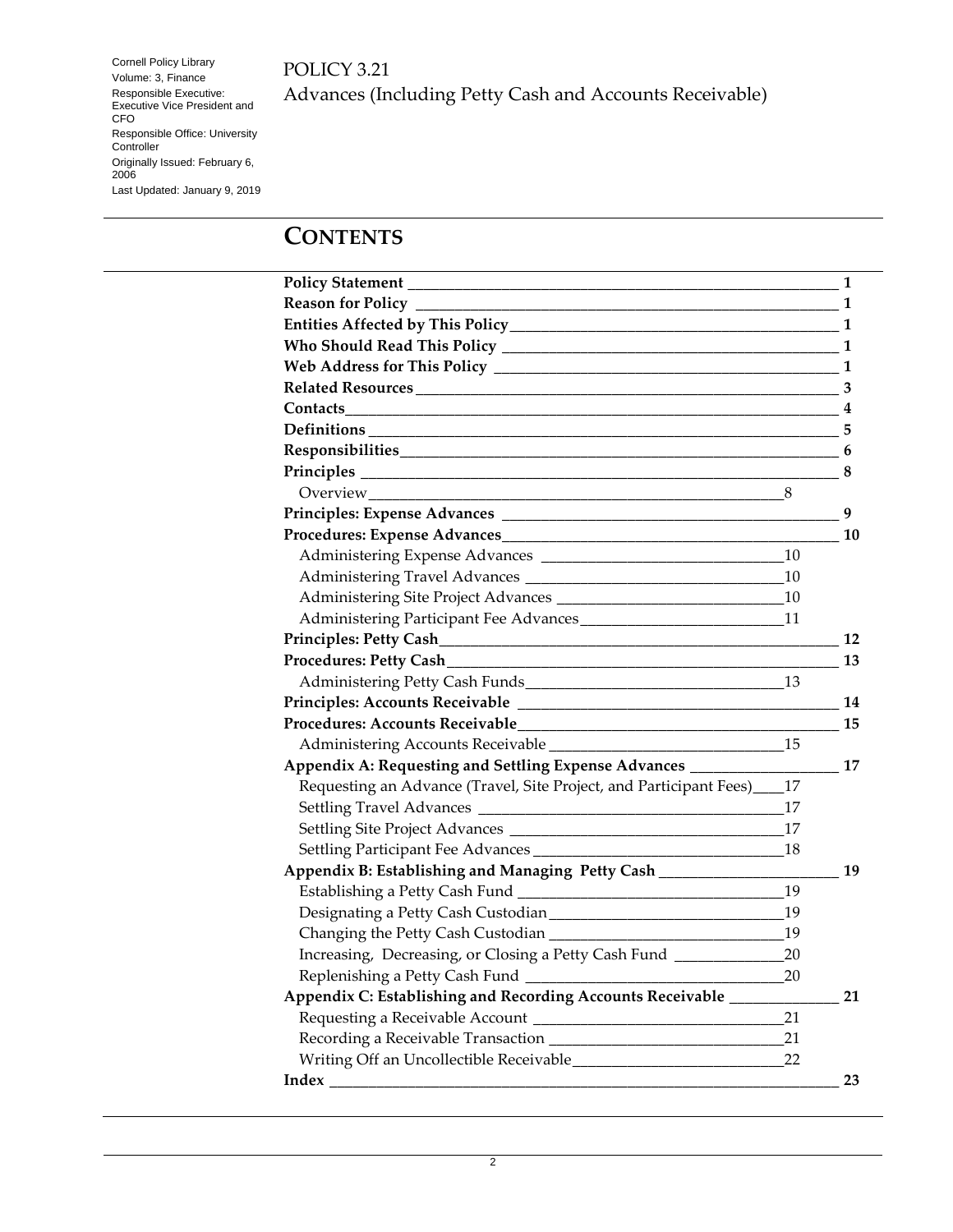### <span id="page-2-0"></span>**RELATED RESOURCES**

#### **University Policies and Documents**

[University Policy 1.7, Financial Conflicts of Interest Related to Research](https://www.dfa.cornell.edu/policy/policies/financial-conflict-interest) [University Policy 3.2, Travel Expenses](https://www.dfa.cornell.edu/policy/policies/travel-expenses) [University Policy 3.6, Financial Irregularities, Reporting and Investigation](https://www.dfa.cornell.edu/policy/policies/financial-irregularities-reporting-and-investigation) [University Policy 3.14, Business Expenses](https://www.dfa.cornell.edu/policy/policies/business-expenses) [University Policy 3.25, Procurement of Goods and Services](https://www.dfa.cornell.edu/policy/policies/procurement-goods-and-services) [University Policy 4.2, Transaction Authority and Payment Approval](https://www.dfa.cornell.edu/policy/policies/transaction-authority-and-payment-approval) [University Policy 4.3, Sales Activities on Campus](https://www.dfa.cornell.edu/policy/policies/sales-activities-campus) [University Policy 4.6, Standards of Ethical Conduct](https://www.dfa.cornell.edu/policy/policies/standards-ethical-conduct) [University Policy 4.7, Retention of University Records](https://www.dfa.cornell.edu/policy/policies/retention-university-records) [University Policy 4.14, Conflicts of Interest and Commitment \(Excluding Financial Conflict of Interest](https://www.dfa.cornell.edu/policy/policies/conflicts-interest-and-commitment-excluding-financial-conflict-interest-related)  [Related to Research\)](https://www.dfa.cornell.edu/policy/policies/conflicts-interest-and-commitment-excluding-financial-conflict-interest-related) [Institutional Review Board for Human Participants](https://www.irb.cornell.edu/regulations/regulations.htm) Human Participant Regulations

#### **University Forms and Systems**

[Bank Deposit Form](https://www.dfa.cornell.edu/accounting/topics/deposits) [Forms for Establishing, Changing, or Transferring Petty Cash/Cash-in-Drawer Funds](https://www.dfa.cornell.edu/accounting/topics/pettycash) [Kuali Financial System e-docs](https://www.dfa.cornell.edu/fis/guides/kfs) [Participant Fee Advance Form](https://www.dfa.cornell.edu/travel/payingfortravel/advances) [Project Advance Authorization Form](https://www.dfa.cornell.edu/travel/payingfortravel/advances) [Set Up and Manage Accounts](https://www.dfa.cornell.edu/fsaid/guides/kfs/setup) [Travel Advance Form](https://www.dfa.cornell.edu/travel/payingfortravel/advances) [Travel Reimbursement System](https://www.dfa.cornell.edu/travel/payingfortravel/reimbursement)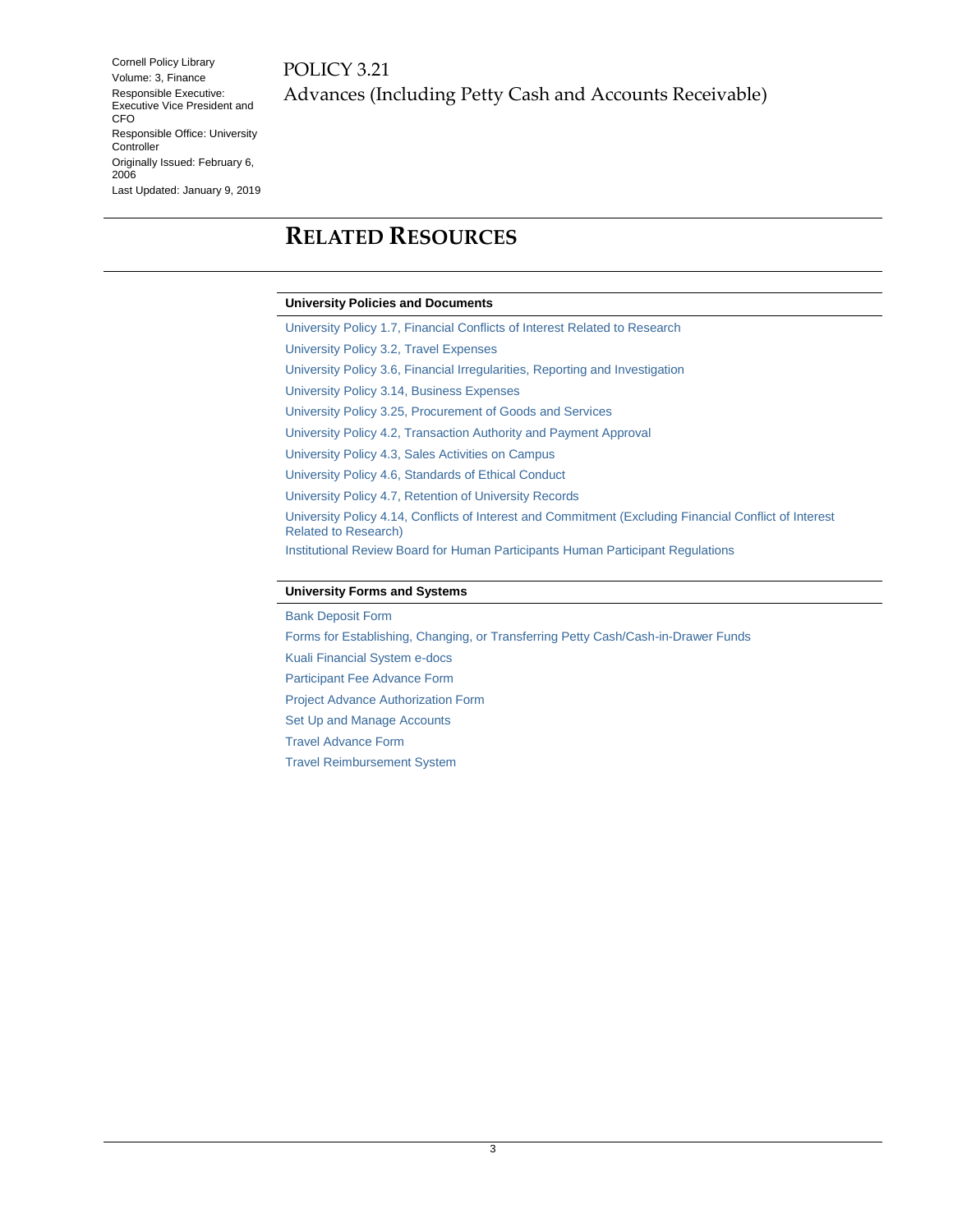#### POLICY 3.21 Advances (Including Petty Cash and Accounts Receivable)

### <span id="page-3-0"></span>**CONTACTS**

Direct any general questions about this policy to the unit's administrative office. If you have questions about specific issues, call the following offices:

| <b>Subject</b>                    | <b>Contact</b>                        | <b>Telephone</b> | <b>Email/Web Address</b>                                               |
|-----------------------------------|---------------------------------------|------------------|------------------------------------------------------------------------|
| Policy Clarification,             | <b>University Accounting</b>          | (607) 255-0862   | accounting@cornell.edu                                                 |
| Exceptions, and<br>Interpretation |                                       |                  | www.accounting.cornell.edu                                             |
| Collection of Past Due            | University Collections,               | (607) 255-7234   | uco-collections@cornell.edu                                            |
| Amounts                           | Office of the Bursar                  |                  | www.dfa.cornell.edu/bursar/departments/collections                     |
| <b>Expense Advances</b>           | Your local business<br>service center | Unit-specific    |                                                                        |
| <b>Expenses Funded by</b>         | Sponsored Financial                   | (607) 255-5086   | sfs-help@cornell.edu                                                   |
| <b>Grants and Contracts</b>       | <b>Services</b>                       |                  | www.dfa.cornell.edu/sfs                                                |
| <b>International Banking</b>      | Cash Management                       | (607) 254-1590   | cashmanagement@cornell.edu                                             |
|                                   |                                       |                  | www.dfa.cornell.edu/treasurer/cash-management                          |
| Overpayments: Payroll             | University Payroll Office             | (607) 255-5194   | uco-payroll@cornell.edu                                                |
|                                   |                                       |                  | www.payroll.cornell.edu                                                |
| Overpayments: Vendor              | <b>Accounts Payable</b>               | (607) 255-0869   | uco-accts-pay@cornell.edu                                              |
| Petty Cash                        | <b>University Accounting</b>          | (607) 255-0862   | accounting@cornell.edu                                                 |
|                                   |                                       |                  | www.dfa.cornell.edu/accounting/topics/pettycash                        |
| Sales Tax                         | University Tax Office                 | (607) 255-3790   | tax@cornell.edu                                                        |
|                                   |                                       |                  | www.dfa.cornell.edu/tax/fordepartments/salesandusetax                  |
| Segregation of Duties             | <b>University Accounting</b>          | (607) 255-3380   | accounting@cornell.edu                                                 |
|                                   |                                       |                  | www.accounting.cornell.edu                                             |
| <b>Writing Off Accounts</b>       | <b>University Controller</b>          | (607) 255-6240   | controller@cornell.edu                                                 |
| Receivable                        |                                       |                  | www.dfa.cornell.edu/accounting/topics/accountsreceivab<br>le/writeoffs |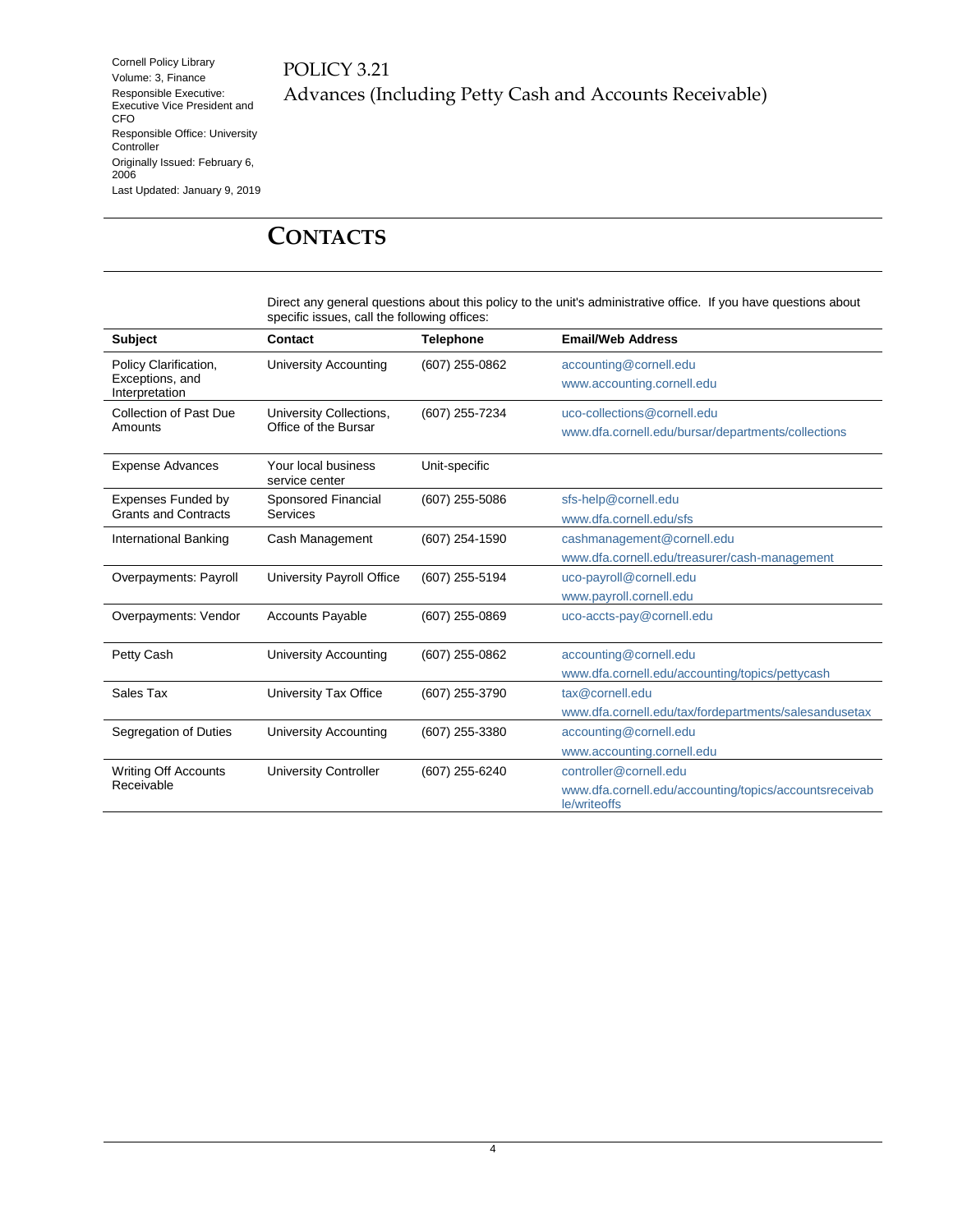POLICY 3.21 Advances (Including Petty Cash and Accounts Receivable)

### <span id="page-4-0"></span>**DEFINITIONS**

These definitions apply to these terms as they are used in this policy.

| <b>Account Receivable</b>                             | Current asset representing an amount due Cornell recorded in the<br>general ledger. Types of receivables include travel, student, and<br>sponsored funds, as well as others resulting from vendor, salary, or<br>wage overpayments, etc.                                                            |
|-------------------------------------------------------|-----------------------------------------------------------------------------------------------------------------------------------------------------------------------------------------------------------------------------------------------------------------------------------------------------|
| Advance                                               | Provision of cash, goods, or services before a deadline or anticipated<br>event occurs.                                                                                                                                                                                                             |
| <b>Advance Account</b>                                | Amount due Cornell and recorded as an asset on Cornell's balance<br>sheet.                                                                                                                                                                                                                          |
| <b>Advance Period</b>                                 | Period during which advanced funds are needed. Exact dates are<br>required.                                                                                                                                                                                                                         |
| <b>Aging of Accounts Receivable</b>                   | Report that segregates accounts receivable by the length of time<br>outstanding, according to the transaction date. (Example, 30, 60, 90,<br>120 days, etc.)                                                                                                                                        |
| <b>Allowance for Uncollectible</b><br><b>Accounts</b> | Dollar estimate of uncollectible amounts recorded as a reserve in the<br>general ledger.                                                                                                                                                                                                            |
| <b>Cash Drawer</b>                                    | Specific amount of cash used to make change in retail operations.                                                                                                                                                                                                                                   |
| <b>Credit Sale</b>                                    | Transaction involving transfer of goods and services that are not paid<br>for by cash, check, or credit card at the time of sale, but billed to the<br>customer for subsequent payment.                                                                                                             |
| <b>Customer Receivable</b>                            | Amount due Cornell that is recorded in a unit's account, resulting from<br>the sale of goods or services by a unit to a customer other than a<br>sponsor.                                                                                                                                           |
| <b>Expense Advance</b>                                | Provision of cash to an individual to pay for future travel, site projects,<br>or participant fees.                                                                                                                                                                                                 |
| <b>Participant Advance</b>                            | Cash advance made to a unit engaged in research for paying study<br>participants.                                                                                                                                                                                                                   |
| <b>Petty Cash</b>                                     | Cash provided to a unit to cover small-dollar expenses or<br>reimbursements, typically not exceeding \$75 per transaction.                                                                                                                                                                          |
| <b>Reconciliation</b>                                 | Process to determine the accuracy of an account balance, which<br>requires knowledge of the opening and ending balance and a<br>determination that the activity in the account is reasonable,<br>appropriate, and accurate based on a comparison with source<br>documents, subsidiary ledgers, etc. |
| <b>Salary or Wage Overpayment</b>                     | Salary and wage payments made through Cornell's payroll system in<br>excess of authorized amounts to staff, faculty, or student employees.                                                                                                                                                          |
| <b>Site Project Advance</b>                           | Funds advanced for travel and other expenses intended for long-term,<br>funded research projects, or other activities that typically occur in<br>remote locations and exceed 60 days.                                                                                                               |
| <b>Sponsored Project</b>                              | Signed award (grant, contract, or cooperative agreement) under<br>which the university agrees to perform a certain scope of work for an<br>external sponsor.                                                                                                                                        |
| <b>Travel Advance</b>                                 | Payment made to or on behalf of a traveler before travel occurs that is<br>recorded in the university's accounting system as a receivable<br>account.                                                                                                                                               |
| Vendor                                                | An individual or entity that sells goods or services to customers.                                                                                                                                                                                                                                  |
| <b>Write-off of an Account</b><br>Receivable          | Reduction of a receivable account's value when it is deemed<br>uncollectible.                                                                                                                                                                                                                       |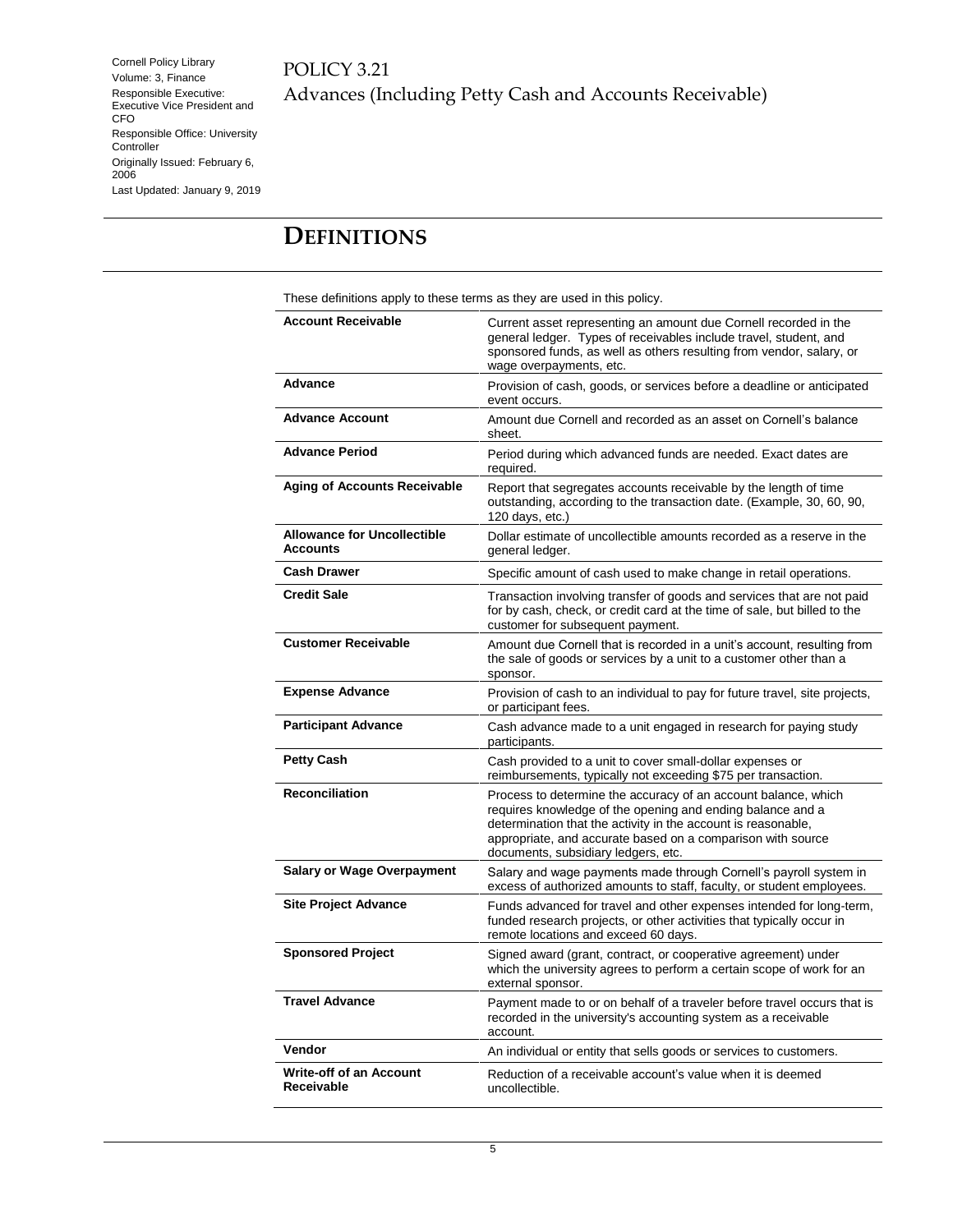#### POLICY 3.21 Advances (Including Petty Cash and Accounts Receivable)

### <span id="page-5-0"></span>**RESPONSIBILITIES**

The major responsibilities each party has in connection with University Policy 3.21, Advances are as follows:

| <b>Staff, Faculty, or Student</b>                             | Submit proper forms and supporting documentation when requesting<br>and repaying expense advances.                                                                                                              |  |  |
|---------------------------------------------------------------|-----------------------------------------------------------------------------------------------------------------------------------------------------------------------------------------------------------------|--|--|
| Unit Administrator, Supervisor,<br>or Business Service Center | Inform staff, faculty, and students of University Policy 3.21, Advances,<br>and provide training and guidance to individuals charged with<br>handling expense advances, petty cash, and accounts receivable.    |  |  |
|                                                               | Establish and implement controls and written procedures so that<br>expense advances, petty cash funds, and accounts receivable are<br>properly created, monitored, recorded, settled, and reconciled.           |  |  |
|                                                               | Approve and process cash advance requests and settlements.                                                                                                                                                      |  |  |
|                                                               | Get approval from University Accounting of the Division of Financial<br>Affairs to set up a petty cash fund.                                                                                                    |  |  |
|                                                               | Designate a custodian of a petty cash fund, and notify University<br>Accounting of that designee.                                                                                                               |  |  |
|                                                               | Use the "Petty Cash Fund" form to change the petty cash custodian.<br>See Related Resources.                                                                                                                    |  |  |
|                                                               | Perform periodic, unannounced audits of the petty cash fund, and in<br>the event of theft or fraud, follow the requirements of University Policy<br>3.6, Financial Irregularities, Reporting and Investigation. |  |  |
|                                                               | If appropriate, submit outstanding advances and wage or vendor<br>overpayments to University Collections for collection.                                                                                        |  |  |
|                                                               | Oversee processing of employee terminations and timely<br>reconciliation of labor distribution reports to avoid wage<br>overpayments.                                                                           |  |  |
|                                                               | Obtain immediate repayment of salary or wage overpayments from<br>faculty, staff, and student employees.                                                                                                        |  |  |
|                                                               | Submit to University Accounting, upon their request, annual                                                                                                                                                     |  |  |
|                                                               | reconciliations for asset and liability accounts.                                                                                                                                                               |  |  |
| <b>Division of Financial Affairs</b>                          | Vice President for Financial Affairs and University Treasurer:                                                                                                                                                  |  |  |
| (DFA)                                                         | Approve all write-offs of uncollectible accounts                                                                                                                                                                |  |  |
|                                                               | <b>Sponsored Financial Services:</b>                                                                                                                                                                            |  |  |
|                                                               | Collect accounts receivable for sponsored funds                                                                                                                                                                 |  |  |
|                                                               | <b>University Accounting:</b>                                                                                                                                                                                   |  |  |
|                                                               | Provide guidance on accounting reconciliations and internal<br>control procedures                                                                                                                               |  |  |
|                                                               | Review, approve, and establish new petty cash funds and<br>increase/decrease those funds                                                                                                                        |  |  |
|                                                               | Review petty cash reconciliations at least annually                                                                                                                                                             |  |  |
|                                                               | Obtain from units annual reconciliations for asset and liability<br>accounts, as needed                                                                                                                         |  |  |
| <b>Cash Management</b>                                        | Upon request, during planning stages of an international site project,<br>advise project manager on international banking practices,<br>international currency, and recommended payment methods.                |  |  |
| <b>Petty Cash Custodian</b>                                   | Maintain, secure, reconcile, and account for petty cash funds.                                                                                                                                                  |  |  |
|                                                               | In the event of theft or fraud, follow the requirements of University<br>Policy 3.6, Financial Irregularities, Reporting and Investigation.                                                                     |  |  |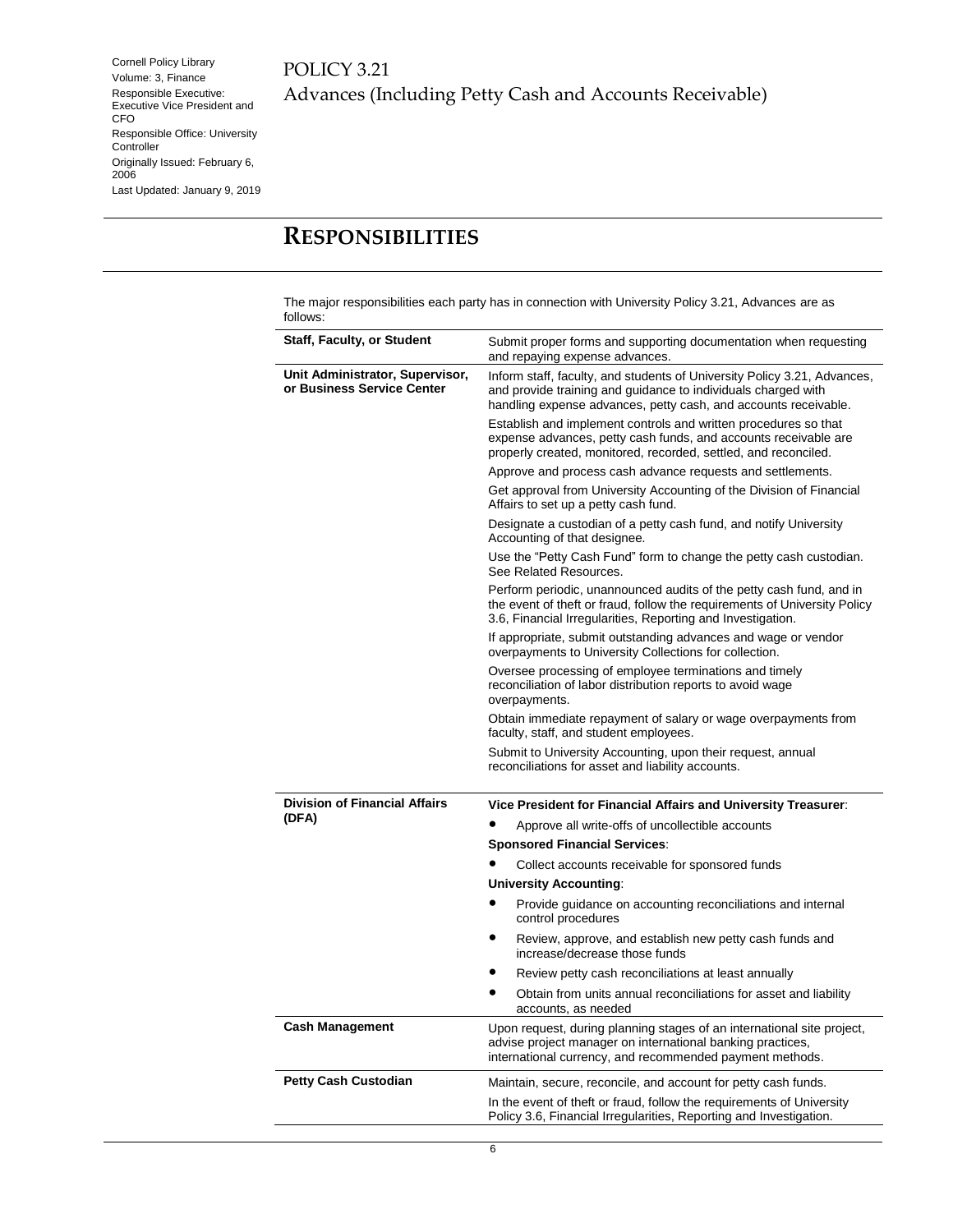### **RESPONSIBILITIES, CONTINUED**

| <b>University Collections</b> | Collect referred accounts receivable, including outstanding advances |
|-------------------------------|----------------------------------------------------------------------|
|                               | and salary or wage overpayments.                                     |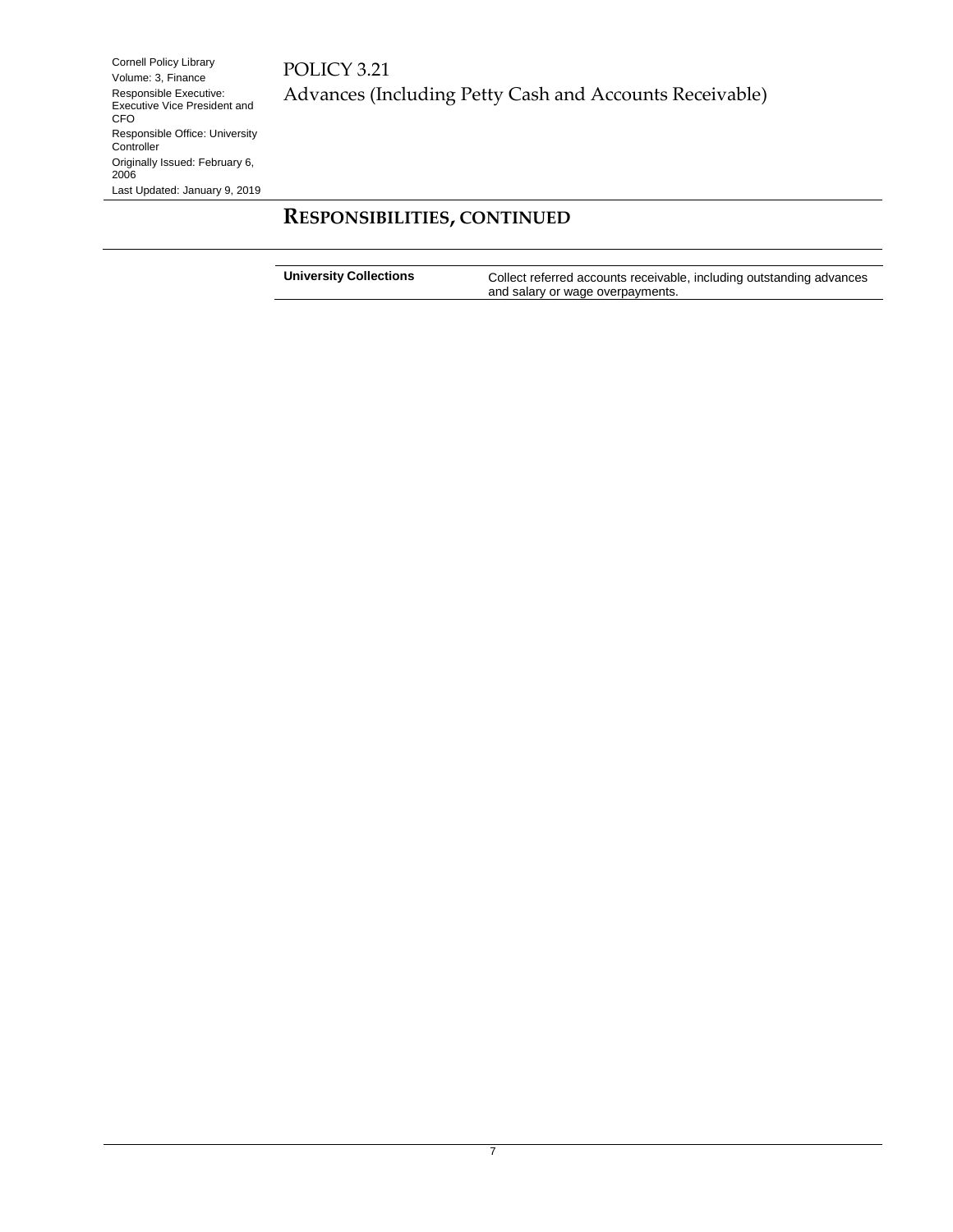#### <span id="page-7-0"></span>**PRINCIPLES**

<span id="page-7-1"></span>**Overview** Because of the institutional risks involved in such activity, Cornell only advances funds or other resources in very limited instances. Risks to the university include, but are not limited to, the following:

- The event for which the advance is provided does not occur
- Advance is not used appropriately
- Advance is not repaid or cleared
- The cost of processing the advance exceeds the benefit

Cornell may provide advances in special circumstances, namely for travel, site projects, and participant fees.

Cornell also may authorize (a) petty cash accounts for units to cover minor business expenses, (b) student and sponsor receivables, and (c) receivables from customers for units authorized to sell to external parties.

Units must exercise proper stewardship of Cornell's assets by recording, settling, accounting for, and reconciling expense advances, petty cash funds, and accounts receivable properly.

**Notes:**

- This policy does not apply to advance payments made to vendors based on the terms of a contract.
- Cornell does not provide salary advances.
- Before writing off any advance or receivable as uncollectible, Cornell requires authorization from the University Controller or his/her designee.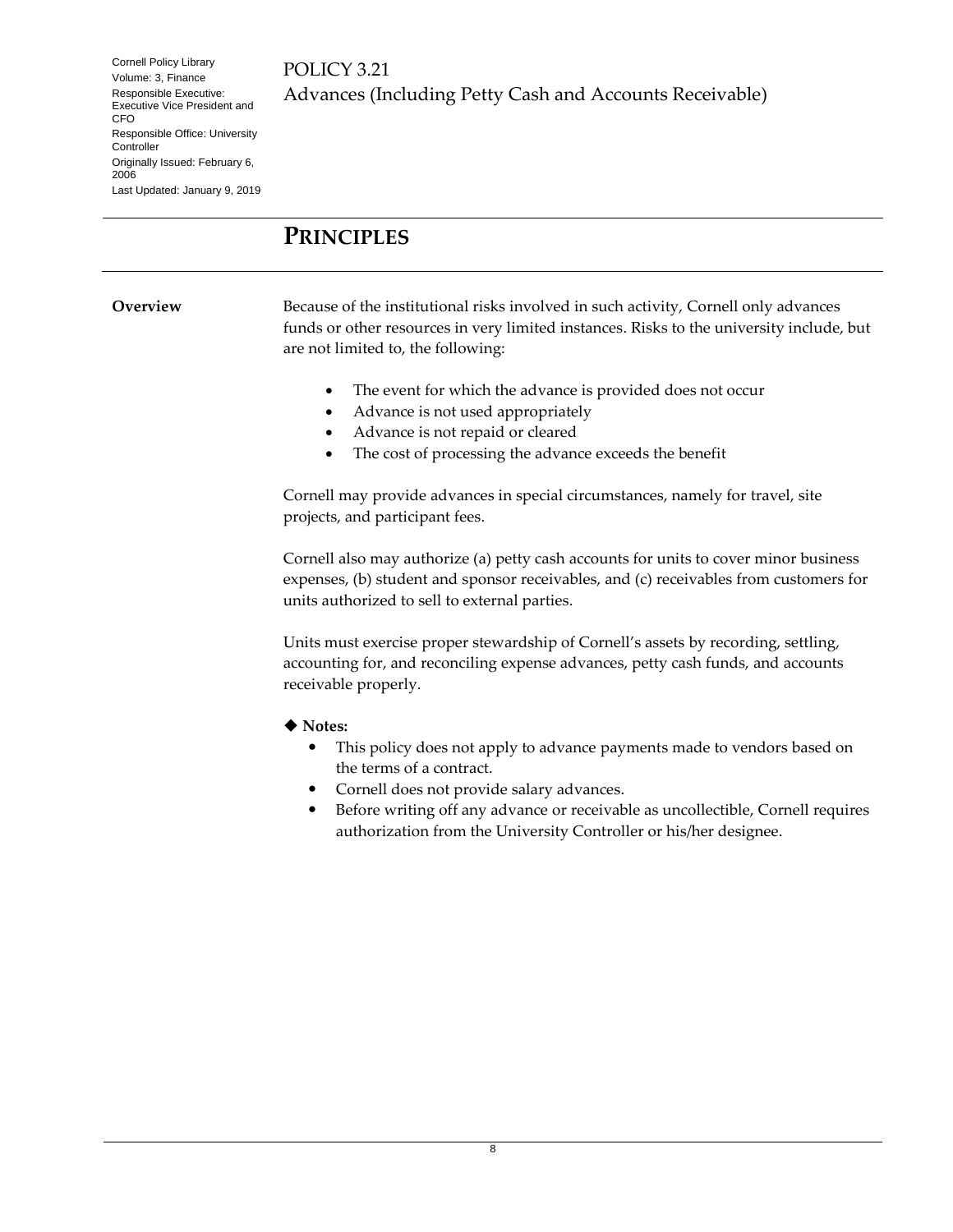### <span id="page-8-0"></span>**PRINCIPLES: EXPENSE ADVANCES**

Cornell makes funds available to individuals and units involved in appropriately authorized university activities. The university prefers to pay vendors directly for goods and services related to these activities, but in limited situations when such direct payment is not practical, may provide advances of funds. Advances may be provided to university faculty, staff, and students only for three types of expenses: travel, participant fees, and site project costs.

As set forth in University Policy 3.14, Business Expenses, individuals receiving expense advances must spend university funds only on legitimate business expenses.

Advanced funds must be appropriately safeguarded and managed, and expenses must be properly reported, recorded, settled, and reconciled. Expense advances must be settled within 30 days of incurring the expense, or in the case of travel, within 30 days of the last day of travel. Advanced amounts in excess of substantiated expenses must be returned to Cornell within the same 30-day period. Advances must not be held in anticipation of future travel.

Salaries and wages must not be paid from expense advances. Cash payments to local personnel for services performed in foreign locations are acceptable if that is the only reasonable payment method.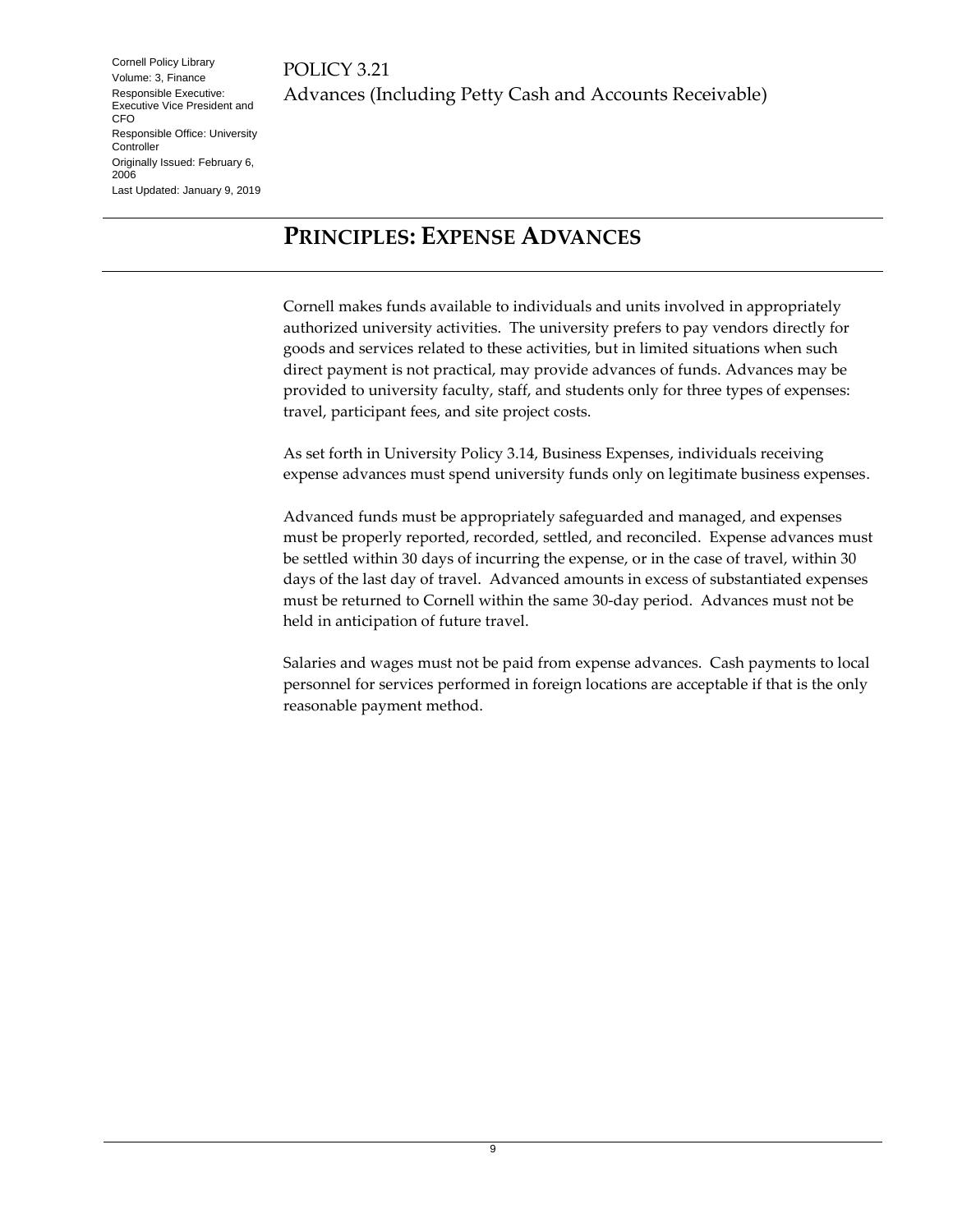## <span id="page-9-0"></span>**PROCEDURES: EXPENSE ADVANCES**

<span id="page-9-3"></span><span id="page-9-2"></span><span id="page-9-1"></span>

|                                                      | For additional information related to current practices for requesting and settling<br>expense advances, see Appendix A.                                                                                                                                                                                                                                                                                   |
|------------------------------------------------------|------------------------------------------------------------------------------------------------------------------------------------------------------------------------------------------------------------------------------------------------------------------------------------------------------------------------------------------------------------------------------------------------------------|
| Administering<br><b>Expense Advances</b>             | Units with expense advance accounts must:<br>Establish and implement procedures to manage advance accounts that<br>$\bullet$                                                                                                                                                                                                                                                                               |
|                                                      | include separation of duties<br>Submit appropriate advance requests with original signatures<br>$\bullet$<br>Debit an asset account for advances - not an operating account<br>$\bullet$<br>Follow up on any advance not settled appropriately<br>٠<br>Review and reconcile accounts monthly and at fiscal year-end to document<br>$\bullet$<br>that balances are accurate, and advances have been settled |
|                                                      | In addition to the above tasks, units must follow the procedures outlined below<br>relating specifically to the three types of expense advances, namely travel, site<br>project, and participant fees.                                                                                                                                                                                                     |
| Administering<br><b>Travel Advances</b>              | Cornell restricts travel advances to faculty, staff, and students who are not eligible for<br>a corporate travel card, must pay their travel expense bill before travel occurs, or<br>require traveler's checks for travel. In special circumstances, Cornell may provide an<br>advance to a visitor.                                                                                                      |
|                                                      | For additional detail, see University Policy 3.2, Travel Expenses.                                                                                                                                                                                                                                                                                                                                         |
| <b>Administering Site</b><br><b>Project Advances</b> | Because site projects generally take place in remote locations and exceed 60<br>consecutive days in length, the university may provide advances for purchases and<br>payments during these assignments. Expenses during these activities may include<br>supplies and equipment that do not require capitalization, local travel expenses,<br>food, lodging, and costs for local workers.                   |
|                                                      | Advances are only given for airfare or other expenses when they cannot be billed<br>directly to a university account. For guidelines on airfare, lodging, meals, and other<br>travel-related expenses, consult University Policy 3.2, Travel Expenses.                                                                                                                                                     |
|                                                      | Site project advance recipients must account for expenses related to the advance at<br>least monthly. A final accounting of the entire advance must be provided when the<br>project ends.                                                                                                                                                                                                                  |
|                                                      | In the planning stages of international activities, units must consult Cash<br>Management for advice on international banking practices, acquiring international                                                                                                                                                                                                                                           |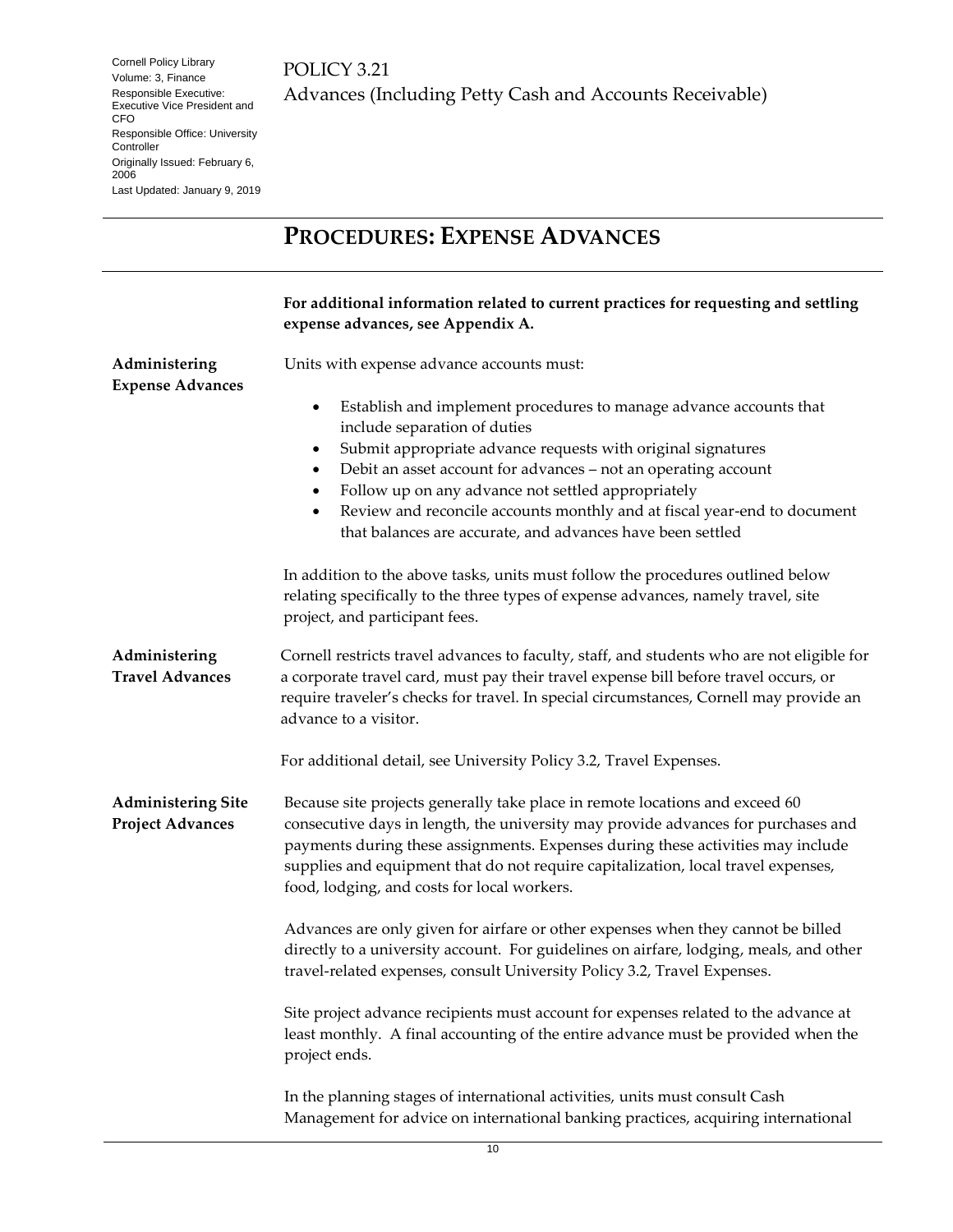#### **PROCEDURES: EXPENSE ADVANCES, CONTINUED**

currency, and preferred payment methods for certain expenses.

<span id="page-10-0"></span>**Administering Participant Fee Advances**

When paying a participant through a payment request is not cost-effective or the individual's privacy must be protected, the university may provide an advance for the participant's fee. There must be adequate detail to support payments to participants.

 **Note:** Individuals who process or pay out participant fees must read and understand Cornell's directive under the Institutional Review Board for Human Participants Human Participant Regulations. See Related Resources.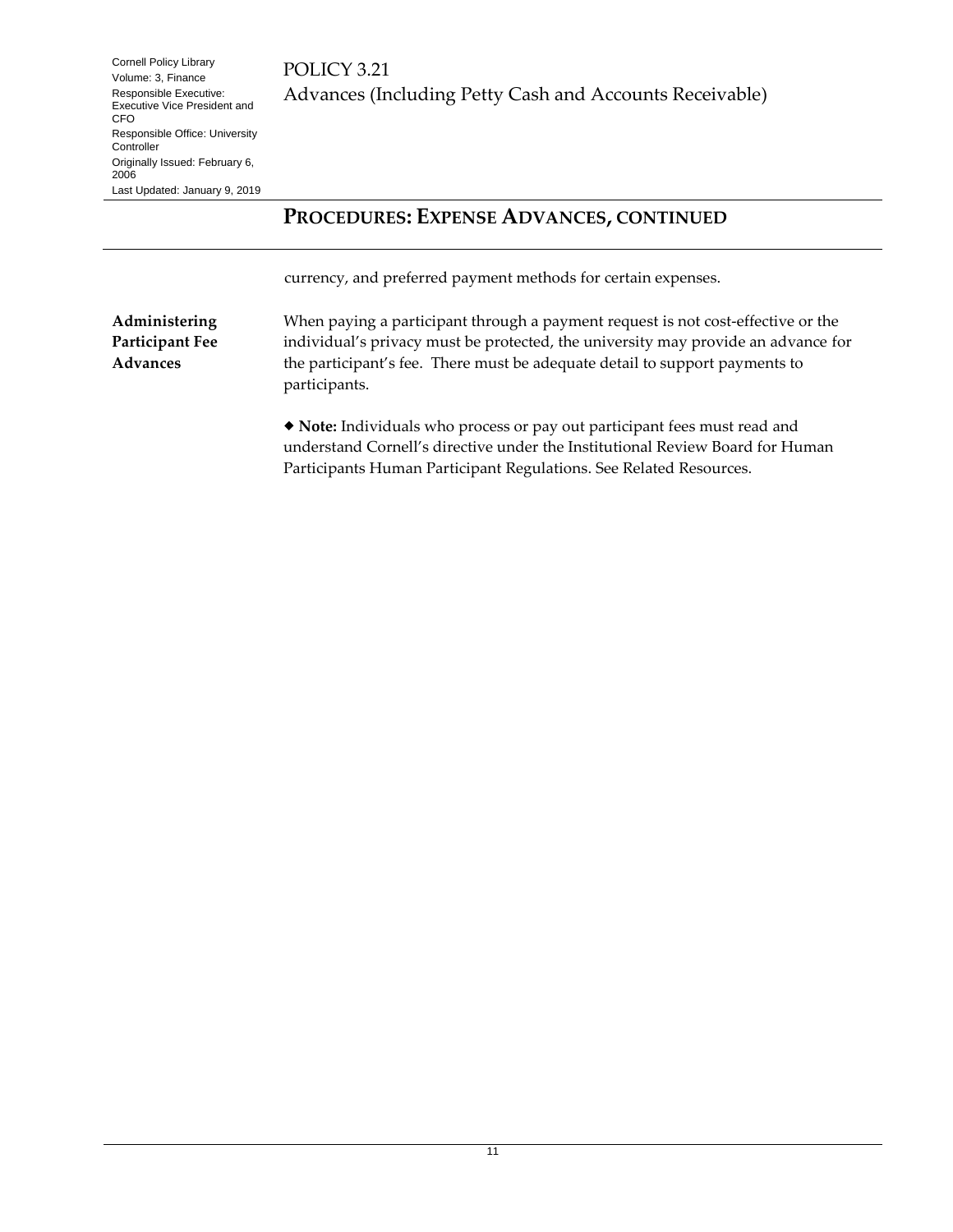## <span id="page-11-0"></span>**PRINCIPLES: PETTY CASH**

The preferred purchasing method for small business expenses is by procurement card. When using a procurement card is not possible, however, units may use funds from petty cash. Units must limit reimbursements from these funds to staff, faculty, or students for qualifying, small-dollar expenses, or reimbursements.

**Note:** Typically, these amounts will not exceed \$75 per transaction.

Petty cash funds must not be used as a cash drawer. In addition, expenses that must not be paid from petty cash include, but are not limited to, the following: invoices from vendors, payments for services to employees or independent contractors, and loans or advances. For more details on allowable business expenses, see University Policy 3.14, Business Expenses.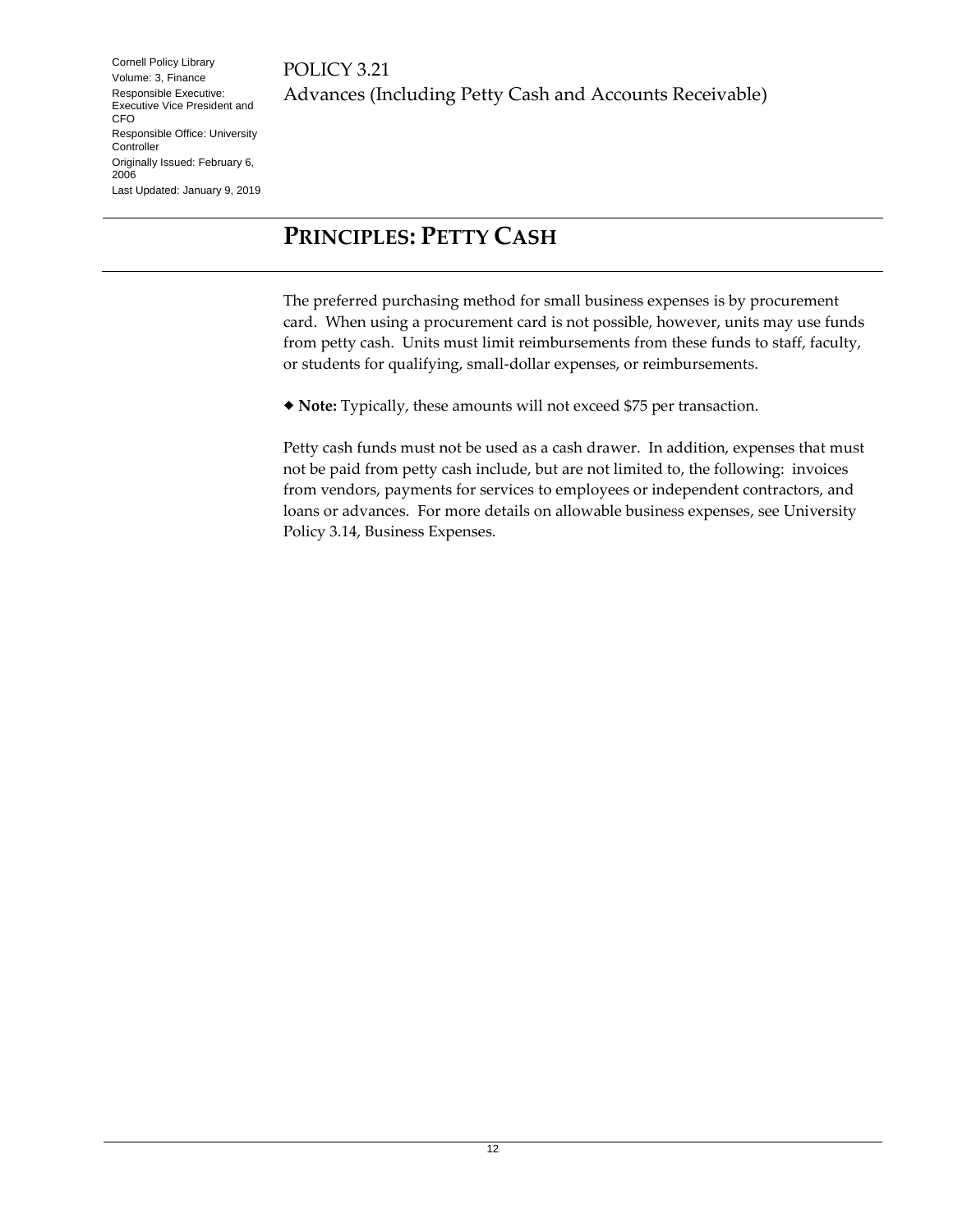<span id="page-12-1"></span><span id="page-12-0"></span>

|                                                 | <b>PROCEDURES: PETTY CASH</b>                                                                                                                                                                                                                                                                                                                                                                                                                                                                                                                                                                                                                                                                                                                                                                                                                                                                                                                                                                                                                                                                                                                                                                                                                                                                                                                                                                                                                                                                                                                                                                                                                                                                                                               |  |  |
|-------------------------------------------------|---------------------------------------------------------------------------------------------------------------------------------------------------------------------------------------------------------------------------------------------------------------------------------------------------------------------------------------------------------------------------------------------------------------------------------------------------------------------------------------------------------------------------------------------------------------------------------------------------------------------------------------------------------------------------------------------------------------------------------------------------------------------------------------------------------------------------------------------------------------------------------------------------------------------------------------------------------------------------------------------------------------------------------------------------------------------------------------------------------------------------------------------------------------------------------------------------------------------------------------------------------------------------------------------------------------------------------------------------------------------------------------------------------------------------------------------------------------------------------------------------------------------------------------------------------------------------------------------------------------------------------------------------------------------------------------------------------------------------------------------|--|--|
|                                                 | For additional information related to current practices for establishing and<br>managing petty cash funds, see Appendix B.                                                                                                                                                                                                                                                                                                                                                                                                                                                                                                                                                                                                                                                                                                                                                                                                                                                                                                                                                                                                                                                                                                                                                                                                                                                                                                                                                                                                                                                                                                                                                                                                                  |  |  |
| <b>Administering Petty</b><br><b>Cash Funds</b> | Units with petty cash funds must:<br>Designate a petty cash custodian<br>$\bullet$<br>Segregate petty cash from other funds, such as cash drawers<br>Designate an individual who is neither the petty cash custodian nor an<br>٠<br>individual reporting to the custodian to perform periodic, unannounced<br>counts of the petty cash fund, and document such counts<br>Use petty cash funds to pay only for small-dollar expenses or<br>$\bullet$<br>reimbursements, typically not exceeding \$75 per transaction. These expenses<br>may include out-of-pocket costs for day trips, such as tolls, parking, mileage,<br>etc.<br>Follow requirements of University Policy 3.6, Financial Irregularities,<br>٠<br>Reporting and Investigation in the event of theft or fraud<br>Petty cash custodians must:<br>Keep petty cash funds in a cash box locked in a secure area, and never leave<br>٠<br>the funds in an unlocked desk drawer or cabinet<br>Record all petty cash reimbursements and collect receipts for those<br>$\bullet$<br>reimbursements<br>Complete reconciliations monthly and each time the fund is replenished<br>٠<br>Submit original receipts with the request to replenish the petty cash fund<br>Report overages or shortages to his/her supervisor, and adjust funds<br>$\bullet$<br>accordingly<br>Submit such reconciliations to the unit administrator, supervisor, or designee<br>$\bullet$<br>for his/her review and approval<br>Retain copies of fund reconciliations in accordance with University Policy 4.7,<br>$\bullet$<br>Retention of University Records<br>Send copies of approved reconciliations to the Division of Financial Affairs<br>$\bullet$<br>(DFA) upon request by University Accounting |  |  |
|                                                 |                                                                                                                                                                                                                                                                                                                                                                                                                                                                                                                                                                                                                                                                                                                                                                                                                                                                                                                                                                                                                                                                                                                                                                                                                                                                                                                                                                                                                                                                                                                                                                                                                                                                                                                                             |  |  |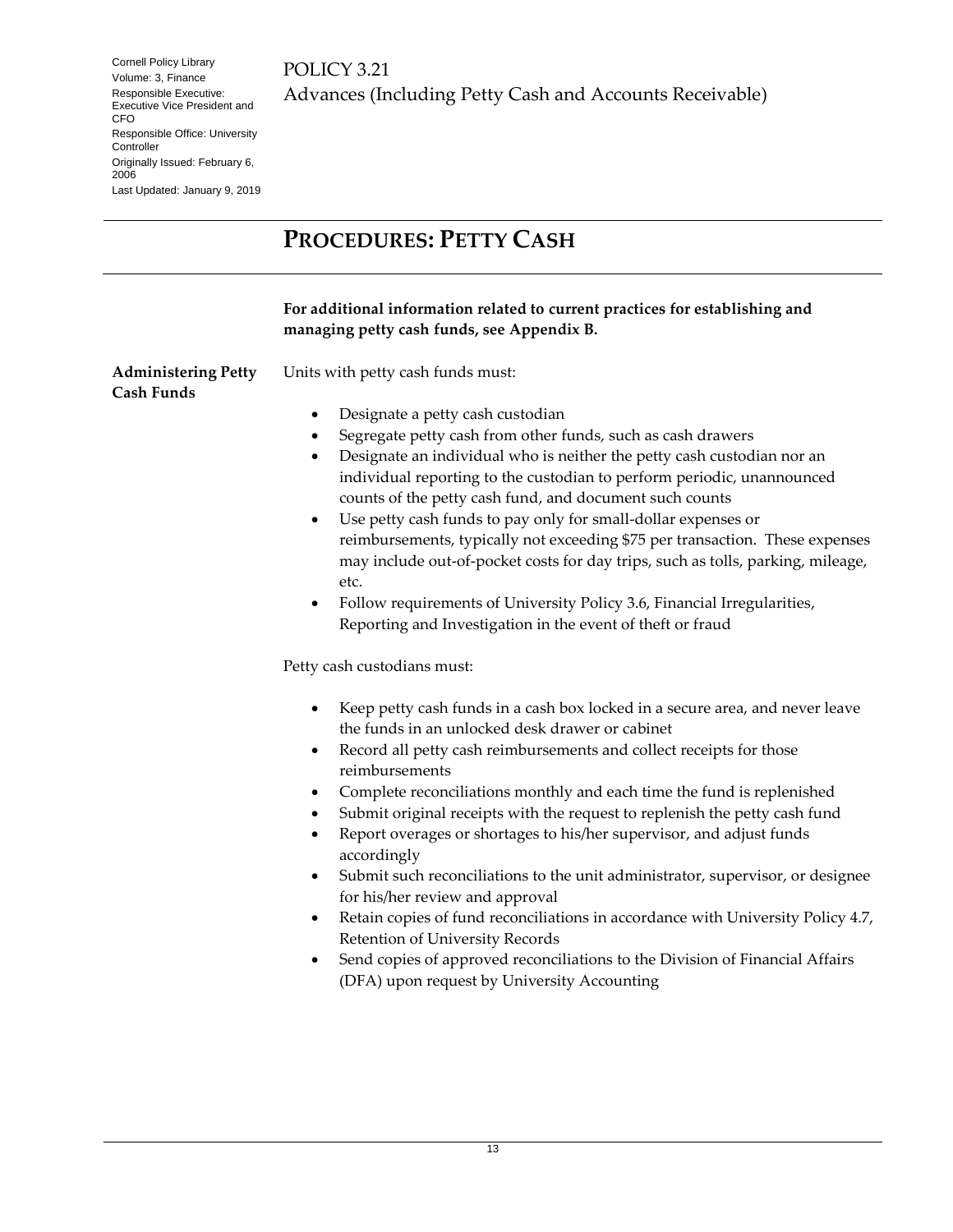### <span id="page-13-0"></span>**PRINCIPLES: ACCOUNTS RECEIVABLE**

Because receivables are costly to the university in terms of time, money, and the potential risk of uncollectibility, the preferred method of accepting payment for goods or services is by credit card or check. However, if a selling unit must bill customers as a way of doing business, the unit must evaluate costs and risks associated with managing accounts receivable.

Before engaging in selling activity, review University Policy 4.3, Sales Activities on Campus, and contact the University Tax Office to review the unit's obligation to collect sales tax, and evaluate whether the selling activity constitutes unrelated business income, which is subject to income tax.

To prevent the occurrence of receivables due to salary or wage overpayments to staff, faculty, or students, units must:

- Review labor distribution reports upon receipt
- Process terminations as much in advance of the termination date as possible, in consultation with the unit's Human Resources (HR)/Payroll representative
- Request repayment immediately from any employee who has been overpaid. If the employee does not fully repay the overpayment within two pay periods of the date of notification, the unit must record the amount due Cornell in a unit-level account receivable, and establish procedures for collection and review
- Remit all salary or wage repayments to the Payroll office. The Payroll office will notify the unit that payment has been received

**Note:** If a unit must establish a receivable account to collect outstanding salary and/or wage overpayments, units must contact University Accounting for guidance on establishing a receivable account, recording the transaction, and recording payments received.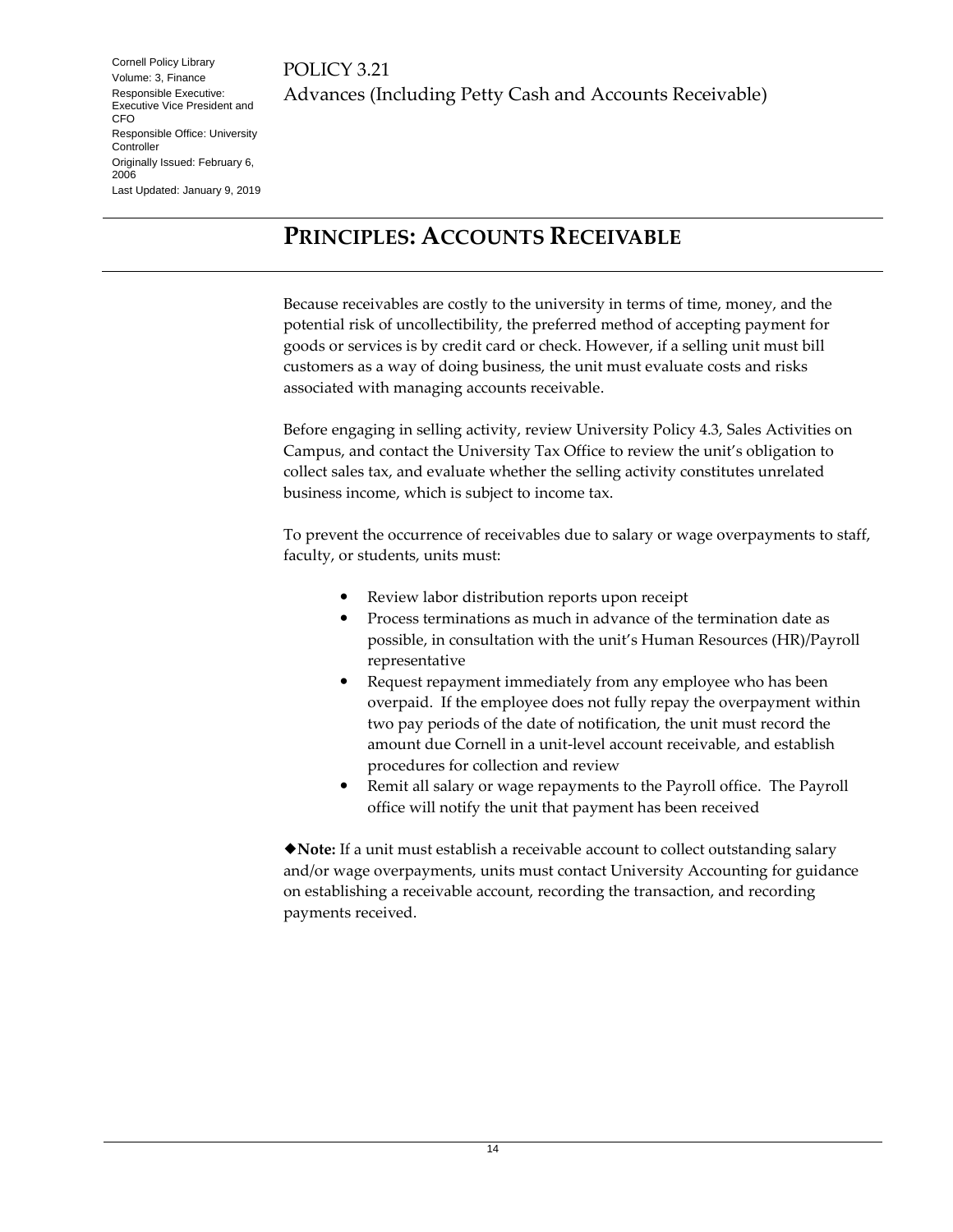POLICY 3.21 Advances (Including Petty Cash and Accounts Receivable)

## <span id="page-14-0"></span>**PROCEDURES: ACCOUNTS RECEIVABLE**

<span id="page-14-1"></span>

|                                             | For additional information related to current practices for establishing and<br>recording accounts receivable, see Appendix C.                                                                                                                                                                                                                                                                                                                                                                                                                                                                                                                                                                                                                                                                                                                                                                                                                                                                                                                                                                                                                                                                                                                                                                                                                                               |
|---------------------------------------------|------------------------------------------------------------------------------------------------------------------------------------------------------------------------------------------------------------------------------------------------------------------------------------------------------------------------------------------------------------------------------------------------------------------------------------------------------------------------------------------------------------------------------------------------------------------------------------------------------------------------------------------------------------------------------------------------------------------------------------------------------------------------------------------------------------------------------------------------------------------------------------------------------------------------------------------------------------------------------------------------------------------------------------------------------------------------------------------------------------------------------------------------------------------------------------------------------------------------------------------------------------------------------------------------------------------------------------------------------------------------------|
| Administering<br><b>Accounts Receivable</b> | Units with accounts receivable must:<br>Establish and implement written procedures for handling accounts<br>receivable transactions, paying special attention to proper segregation of<br>duties<br>Purchase or develop a subsidiary receivable system to record customer<br>٠<br>names, addresses, invoices, payments, etc., as well as generate invoices to<br>send to the customer<br>Process via procurement card or journal entry transactions for the sale of<br>٠<br>goods or services to internal customers, and record the internal sale on a<br>proper interdepartmental object code. Do not record a receivable<br>Reconcile subsidiary detail to the general ledger on a monthly basis, and<br>٠<br>prepare correcting entries to the general ledger control account, as needed<br>Submit to University Accounting, upon their request, annual reconciliations<br>٠<br>for asset and liability accounts<br>Collect accounts receivable, and review aging reports to determine if<br>٠<br>outstanding amounts are collectible<br>Submit outstanding receivables to University Collections if collection<br>٠<br>assistance is needed<br>Propose write-offs of accounts deemed uncollectible, and obtain approval for<br>$\bullet$<br>those write-offs from the University Controller or his/her designee<br>Record approved write-offs in the general ledger<br>٠ |
|                                             | In addition to the above tasks, units must follow the procedures outlined below<br>relating to these specific types of receivable accounts:<br>Student accounts receivable, such as student loan receivables, tuition,<br>1.<br>housing, dining, and other charges. The Office of the Bursar is responsible<br>for establishing, administering, and collecting these receivables<br>Sponsored funds receivables, such as expenses incurred for a specific<br>agreement or project that have not yet been reimbursed by the sponsor.<br>Sponsored Financial Services is responsible for establishing, administering<br>and collecting these receivables<br>Receivables from customers that may occur as part of operations, such as<br>3.<br>those of the Library, Parking and Transportation, the Statler Hotel, and the<br>Veterinary Hospital. Units are responsible for identifying and collecting<br>these receivables. University Collections of the Office of the Bursar can help                                                                                                                                                                                                                                                                                                                                                                                      |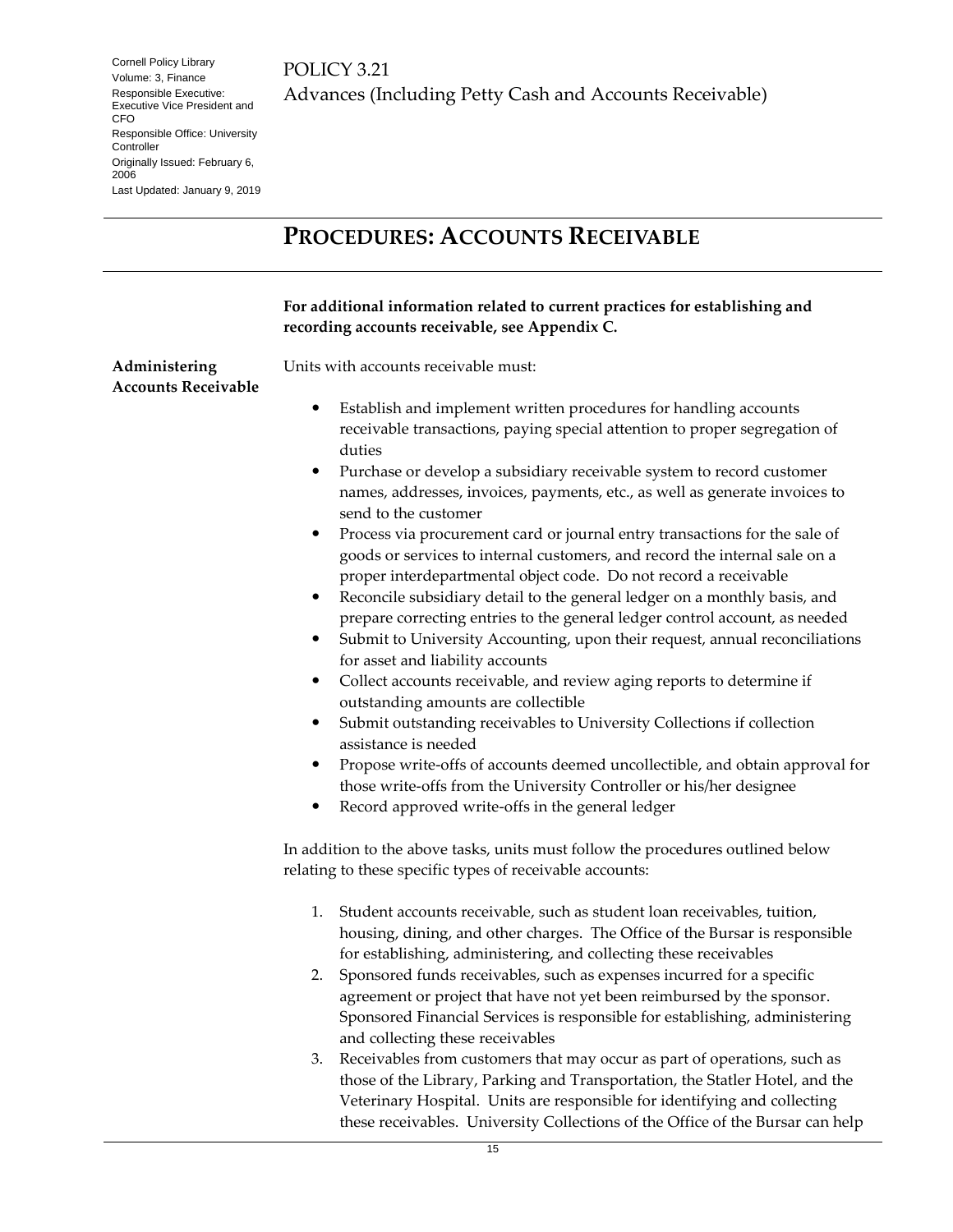#### **PROCEDURES: ACCOUNTS RECEIVABLE, CONTINUED**

units with collection efforts

4. Other accounts receivable, such as vendor overpayments, and salary and wage overpayments. Units are responsible for identifying and collecting these receivables. University Collections of the Office of the Bursar can help units with collection efforts

 **Note:** If a receivable becomes uncollectible, the University Controller or his/her designee must authorize the write-off of that account. The unit must provide an account to charge the amount written off.

Before billing customers for goods or services, units must request authorization from the appropriate business service center and the Division of Financial Affairs. For information on requesting a receivable account, see Appendix C.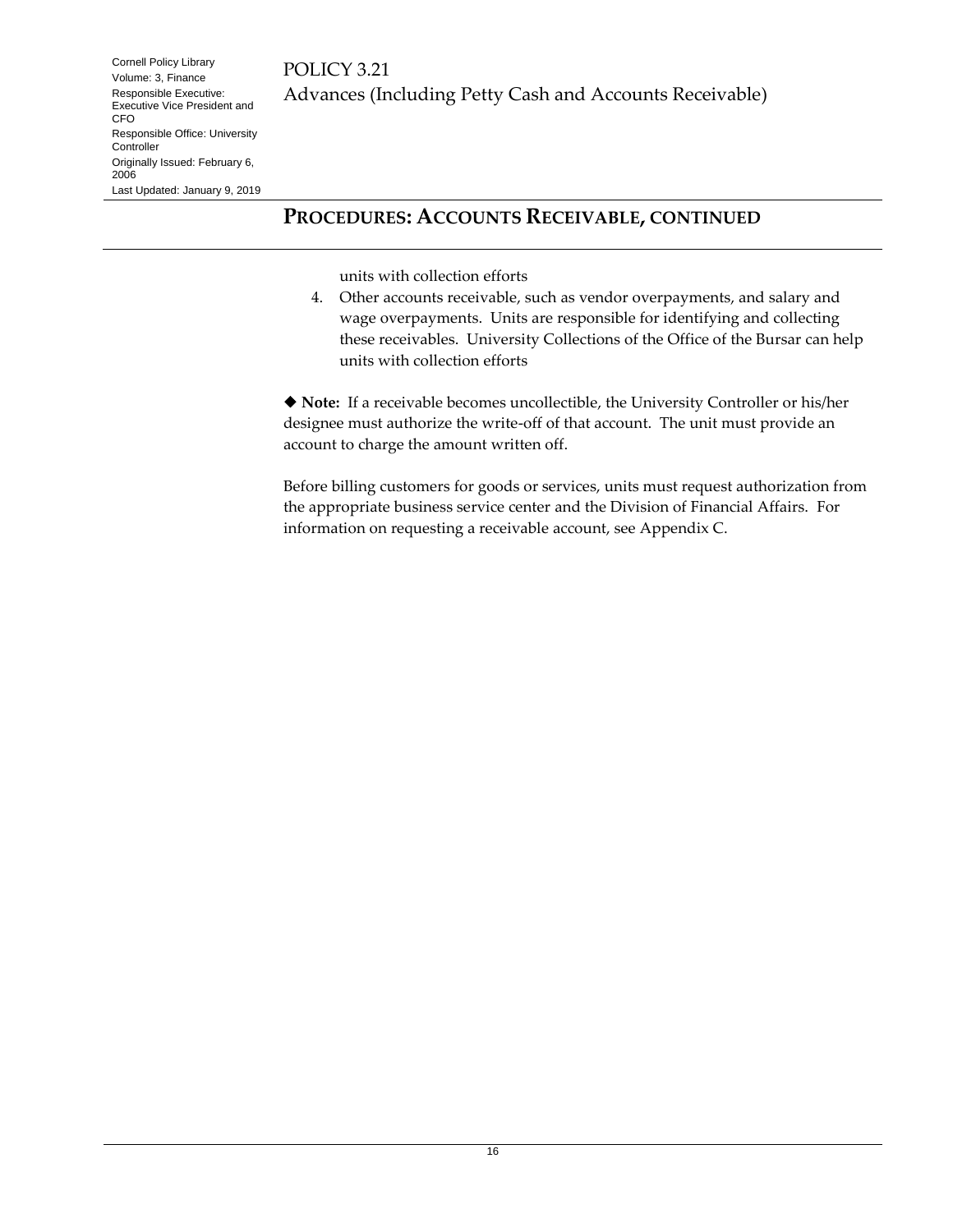POLICY 3.21 Advances (Including Petty Cash and Accounts Receivable)

## <span id="page-16-0"></span>**APPENDIX A: REQUESTING AND SETTLING EXPENSE ADVANCES**

Detailed procedures are available on the University Accounting website at [www.dfa.cornell.edu/accounting/topics/traveladvances.](http://www.dfa.cornell.edu/accounting/topics/traveladvances)

#### **Reminders**

<span id="page-16-3"></span><span id="page-16-2"></span><span id="page-16-1"></span>

|                                                                                           | Corporate cards are the preferred method of payment for travel expenses<br>٠<br>because they provide insurance coverage for business travel<br>Cornell discourages the use of cash because any loss or misappropriation is<br>$\bullet$<br>not covered by insurance. Travelers are responsible for safeguarding funds<br>they have received<br>Cornell permits direct payment of travel expenses for group travel<br>٠                                             |  |  |  |
|-------------------------------------------------------------------------------------------|--------------------------------------------------------------------------------------------------------------------------------------------------------------------------------------------------------------------------------------------------------------------------------------------------------------------------------------------------------------------------------------------------------------------------------------------------------------------|--|--|--|
| Requesting an<br><b>Advance (Travel, Site</b><br>Project, and<br><b>Participant Fees)</b> | Use the online Payment Request System to request an advance. Attach a signed copy<br>of the "Travel/Advance" request (see Related Resources) to the payment request<br>cover sheet. If you are requesting an advance to pay a travel bill, include a copy of<br>the bill with your request.                                                                                                                                                                        |  |  |  |
| <b>Settling Travel</b><br><b>Advances</b>                                                 | The same information, documentation, and signatures are required to settle a travel<br>advance as are required to process a travel reimbursement request. See the<br>University Accounting website for detailed instructions on settling travel advances.                                                                                                                                                                                                          |  |  |  |
| <b>Settling Site Project</b><br><b>Advances</b>                                           | The process for settling a site project advance is the same as that of settling travel<br>advances, with one exception.                                                                                                                                                                                                                                                                                                                                            |  |  |  |
|                                                                                           | The unit must provide an accounting of expenses related to the advance at least<br>monthly, and a final accounting of the entire advance once the project is complete.<br>This process documents that all payments for the project have been made, and also<br>reduces the risk of duplicate pay for projects that often include many individuals,<br>multiple sources of support, etc.                                                                            |  |  |  |
|                                                                                           | Generally, a final accounting includes the following:                                                                                                                                                                                                                                                                                                                                                                                                              |  |  |  |
|                                                                                           | Name of each individual involved in the project<br>$\bullet$<br>Individual's relationship to the project (instructor, student, etc.)<br>$\bullet$<br>Dates and locations of participant's travel and activities<br>Expense type for each individual (transportation, meals, lodging, auto rental,<br>$\bullet$<br>miscellaneous, etc.)<br>How each expense was paid (for example, paid by another institution, air<br>requisition, previous payment request, etc.) |  |  |  |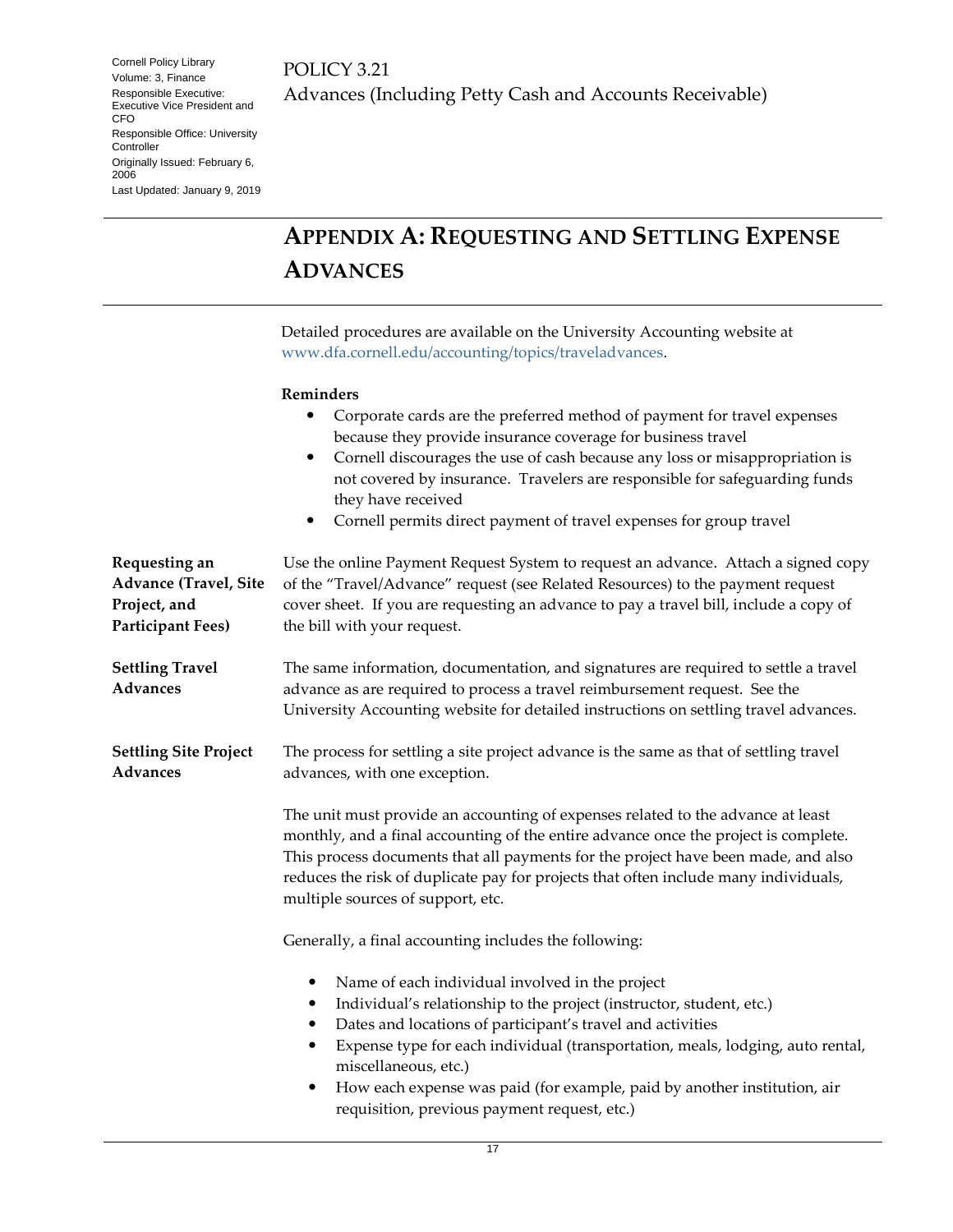POLICY 3.21 Advances (Including Petty Cash and Accounts Receivable)

### **APPENDIX A: REQUESTING AND SETTLING EXPENSE ADVANCES, CONTINUED**

#### <span id="page-17-0"></span>**Settling Participant Fee Advances**

Settling a participant fee advance requires documentation supporting the amount paid to each participant. At the same time, when required, the confidentiality of participants must be protected. For instructions on settling participant fee advances, see the University Accounting website.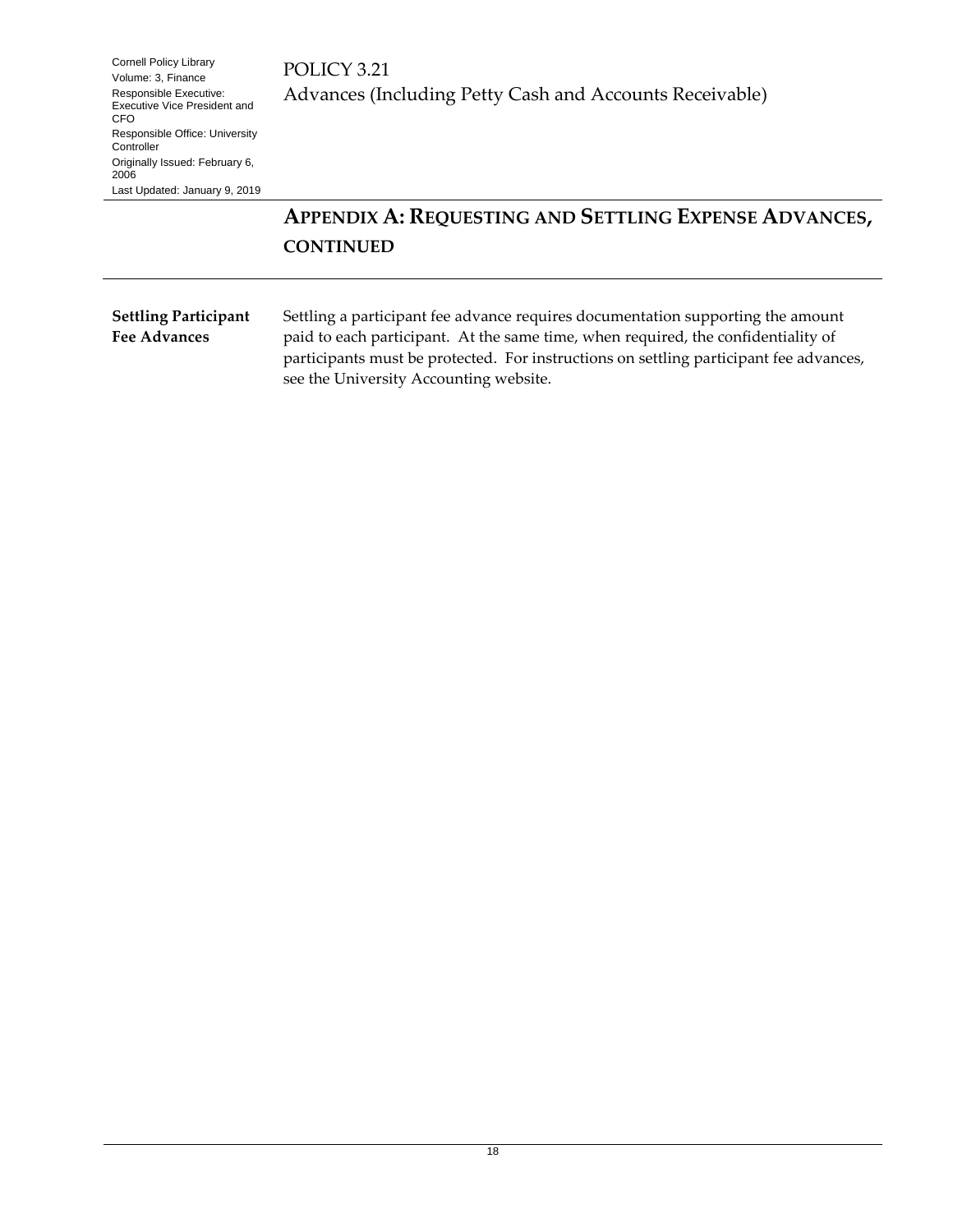POLICY 3.21 Advances (Including Petty Cash and Accounts Receivable)

## <span id="page-18-0"></span>**APPENDIX B: ESTABLISHING AND MANAGING PETTY CASH**

<span id="page-18-1"></span>

| <b>Establishing a Petty</b><br>Cash Fund           | Before establishing a petty cash fund, the unit administrator, supervisor, or his/her<br>designee must designate a custodian, and contact University Accounting to request<br>approval to set up the account.                                                                                                                                                    |  |  |  |
|----------------------------------------------------|------------------------------------------------------------------------------------------------------------------------------------------------------------------------------------------------------------------------------------------------------------------------------------------------------------------------------------------------------------------|--|--|--|
|                                                    | Units must provide the following information to University Accounting, along with<br>the request:                                                                                                                                                                                                                                                                |  |  |  |
|                                                    | Custodian name<br>1.<br>2.<br>Unit name<br>3.<br>Contact phone number<br>Fund amount<br>4.<br>5.<br>Activity the fund supports                                                                                                                                                                                                                                   |  |  |  |
|                                                    | • Note: Units may request the fund amount based on an estimate of qualifying<br>expenses, typically for a period not to exceed two months.                                                                                                                                                                                                                       |  |  |  |
|                                                    | University Accounting will review the request and set up the new petty cash account.                                                                                                                                                                                                                                                                             |  |  |  |
|                                                    | Once the account has been approved, the unit must request a new petty cash account<br>via the online Account Management System (see Related Resources), attaching<br>written approval from University Accounting.                                                                                                                                                |  |  |  |
|                                                    | To fund the account, the unit must complete a payment request via the online<br>Payment Request System (see Related Resources), and have the check made payable<br>to the custodian of the petty cash account. The amount of the request must be equal<br>to the approved amount of the petty cash fund.                                                         |  |  |  |
| Designating a Petty<br>Cash Custodian              | The unit administrator, supervisor, or his/her designee must designate a custodian<br>and an alternate, who will be responsible for safekeeping, disbursing, and reconciling<br>the fund. Access to the fund must be limited to the petty cash custodian.                                                                                                        |  |  |  |
| <b>Changing the Petty</b><br><b>Cash Custodian</b> | Before changing the petty cash custodian, the current custodian, supervisor, or<br>his/her designee must count and reconcile the fund. The new custodian must then<br>complete a "Petty Cash Fund" form (see Related Resources) acknowledging receipt of<br>the fund and the accompanying responsibility, and send this form to University<br>Accounting in DFA. |  |  |  |

<span id="page-18-3"></span><span id="page-18-2"></span>19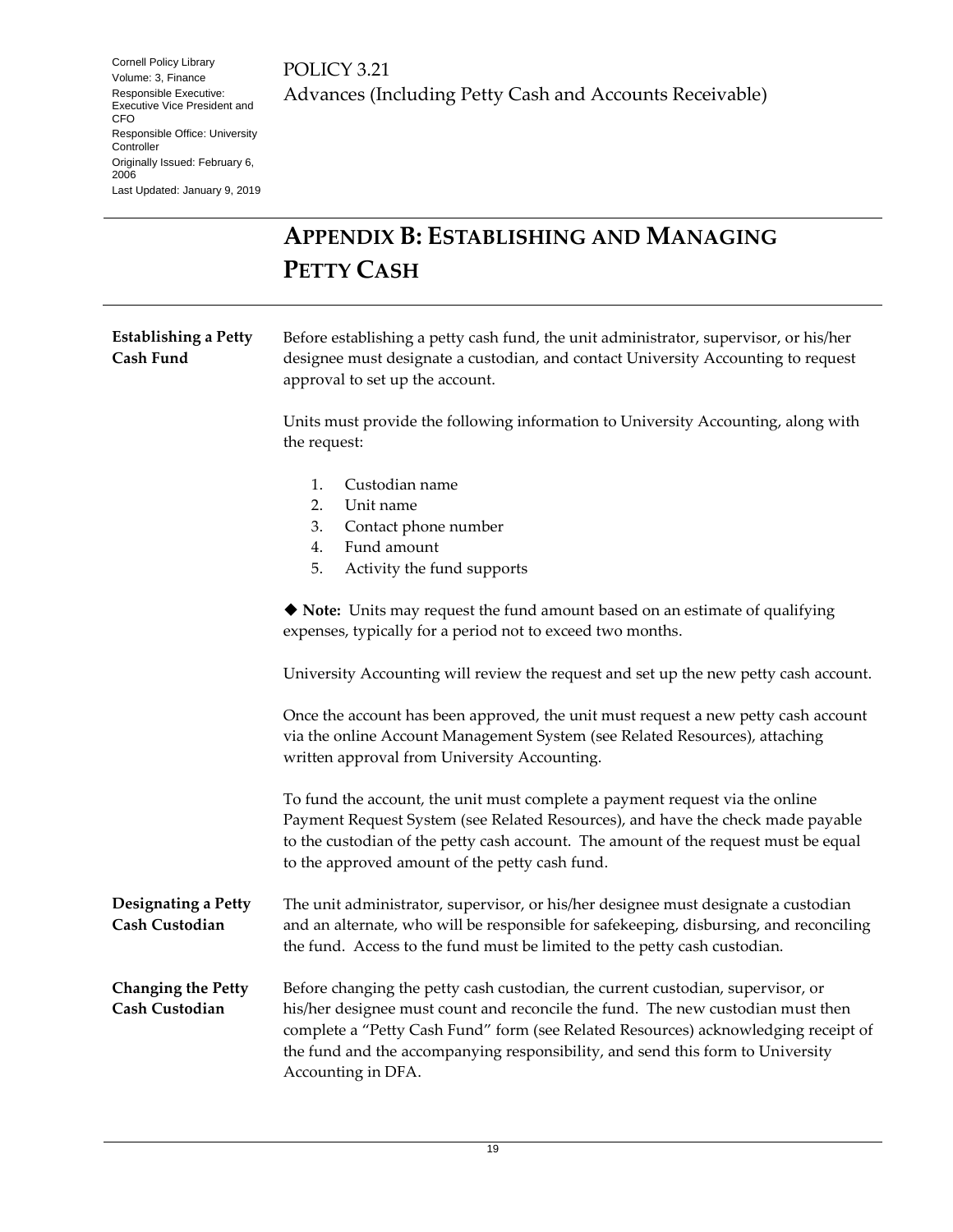### POLICY 3.21 Advances (Including Petty Cash and Accounts Receivable)

### **APPENDIX B: ESTABLISHING AND MANAGING PETTY CASH, CONTINUED**

<span id="page-19-1"></span><span id="page-19-0"></span>

| Increasing,<br>Decreasing, or<br><b>Closing a Petty Cash</b><br>Fund | <b>Increasing Petty Cash Funds</b><br>To increase petty cash funds, units must request approval from University<br>Accounting, and provide a reason for the increase. The University Accounting<br>supervisor must approve all increases to the fund. |  |  |
|----------------------------------------------------------------------|-------------------------------------------------------------------------------------------------------------------------------------------------------------------------------------------------------------------------------------------------------|--|--|
|                                                                      | Upon approval, units must complete an online payment request for the additional<br>funds, and attach written approval received from University Accounting.                                                                                            |  |  |
|                                                                      | Decreasing Funds or Closing an Account<br>To deposit excess funds into a university bank account, units must complete a<br>"Departmental Bank Deposit" form (see Related Resources).                                                                  |  |  |
|                                                                      | Once the deposit has been completed, units must process a journal (see Related<br>Resources) using the appropriate account(s) and object code(s) for each expense type,<br>and attach expense receipts as backup to the entry.                        |  |  |
|                                                                      | Because funds are considered inactive if there is no activity for six months, business<br>units must close inactive petty cash accounts, and return remaining funds to a<br>university bank account.                                                  |  |  |
| <b>Replenishing a Petty</b><br>Cash Fund                             | Units must replenish petty cash funds via the online Payment Request System, using<br>the appropriate account(s) and object code(s) for each type of expense, and attach the<br>original receipts or other documentation to support the request.      |  |  |
|                                                                      | ◆ Note: When replenishing the petty cash fund, make payment requests payable to<br>the custodian. These payments are not taxable income to the custodian.                                                                                             |  |  |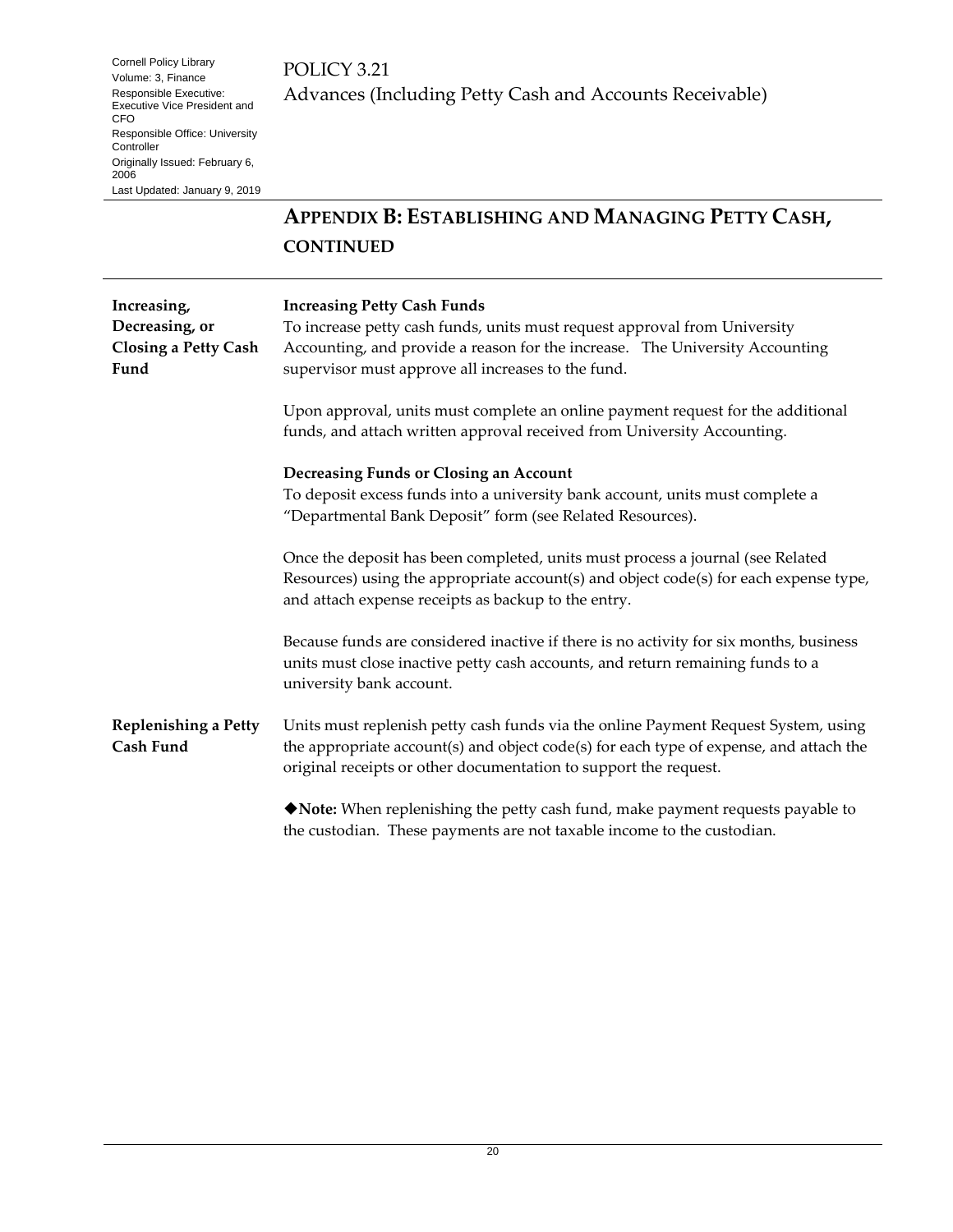## <span id="page-20-0"></span>**APPENDIX C: ESTABLISHING AND RECORDING ACCOUNTS RECEIVABLE**

<span id="page-20-1"></span>

|                                           | <b>Recording Sales</b><br><b>Type of Account</b>                                                                                                                                                                                          | <b>Transaction Type</b>                                                                                                   | Object Code Used |  |
|-------------------------------------------|-------------------------------------------------------------------------------------------------------------------------------------------------------------------------------------------------------------------------------------------|---------------------------------------------------------------------------------------------------------------------------|------------------|--|
| Receivable<br>Transaction                 | payment for goods or services. To record sales, receipt of payment, and write-offs<br>properly, units must use the following accounting entries.                                                                                          |                                                                                                                           |                  |  |
| Recording a                               | Receivable accounts allow units to record income without receiving immediate                                                                                                                                                              |                                                                                                                           |                  |  |
|                                           | function code for the receivable account.                                                                                                                                                                                                 | • Note: The Division of Financial Affairs will advise the unit of the fund group and                                      |                  |  |
|                                           | The new account will be an asset account.                                                                                                                                                                                                 |                                                                                                                           |                  |  |
|                                           | sale is not possible<br>Description of the program used to generate invoices, track outstanding<br>5.<br>balances, create aging reports, etc.                                                                                             |                                                                                                                           |                  |  |
|                                           | Explanation of why payment via credit card, cash, or check at the point of<br>4.                                                                                                                                                          |                                                                                                                           |                  |  |
|                                           | 3.                                                                                                                                                                                                                                        | Identification of potential customers                                                                                     |                  |  |
|                                           | 1.<br>2.                                                                                                                                                                                                                                  | Notice of approval under University Policy 4.3, Sales Activities on Campus<br>Description of the business being conducted |                  |  |
| Requesting a<br><b>Receivable Account</b> | To establish a receivable account, units must request a new account through the<br>Account e-doc (see Related Resources), and attach documentation showing approval<br>of activity, which includes, but is not limited to, the following: |                                                                                                                           |                  |  |
|                                           |                                                                                                                                                                                                                                           |                                                                                                                           |                  |  |

<span id="page-20-2"></span>

| <b>Type of Account</b> | <b>Transaction Type</b> | <b>Object Code Used</b> |
|------------------------|-------------------------|-------------------------|
| Receivable Account     | Debit                   | Object code: 9550       |
| Sales Account          | Credit                  | Sales object code :     |
|                        |                         | 1110, 1120 (or other    |
|                        |                         | outside sale code)      |

 **Note:** Object codes 1130 and 1290 are for interdepartmental revenue and must not be used to record transactions in a receivable account.

#### **Recording Payments**

| <b>Type of Account</b> | <b>Transaction Type</b> | <b>Object Code Used</b> |
|------------------------|-------------------------|-------------------------|
| Cash Account           | Debit                   | Object Code: 9890       |
| Receivable Account     | Credit                  | Object Code: 1310       |

**Note:** Process this transaction as a deposit into a Cornell deposit account.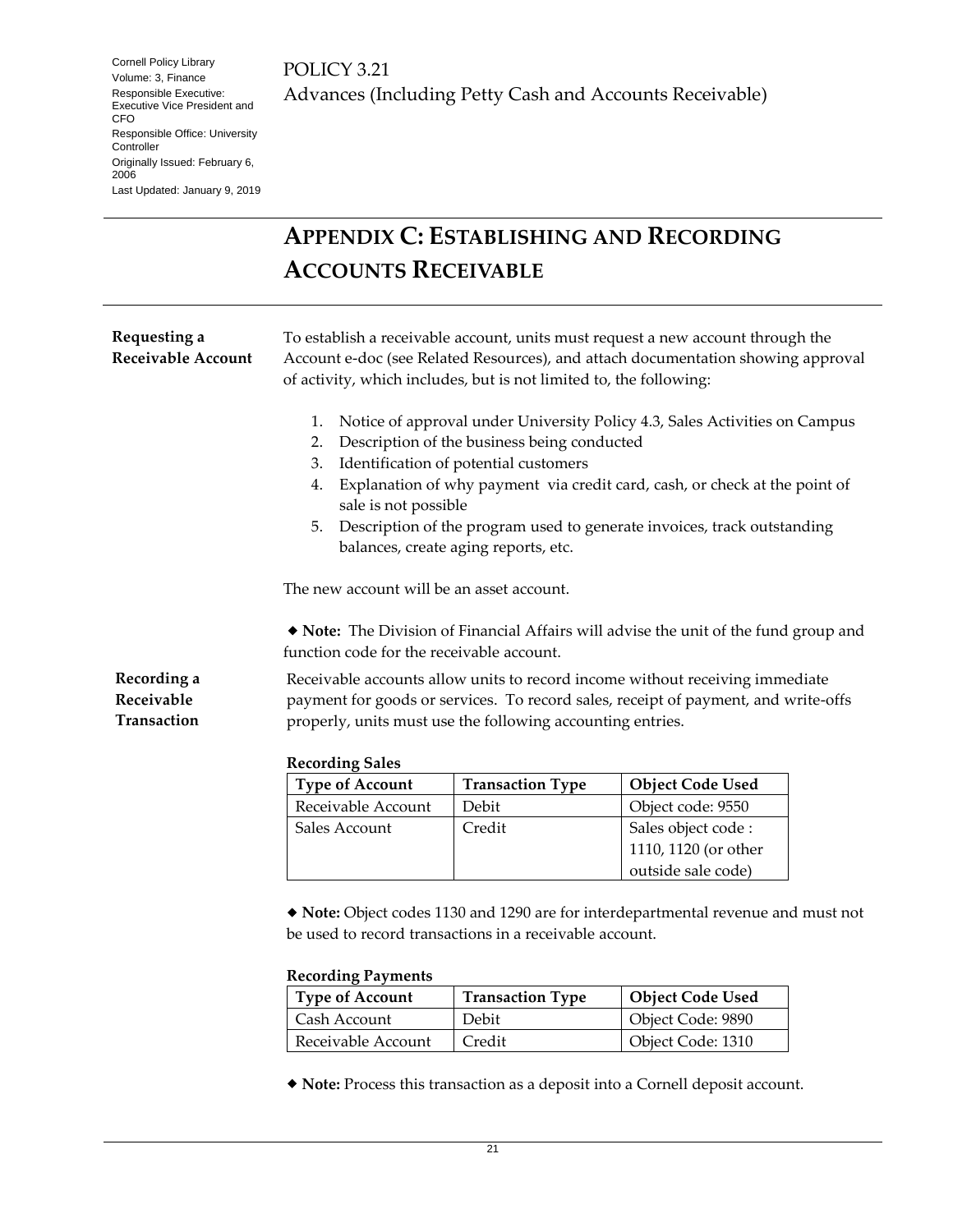### **APPENDIX C: ESTABLISHING AND RECORDING ACCOUNTS RECEIVABLE, CONTINUED**

<span id="page-21-0"></span>**Writing Off an Uncollectible Receivable**

If a receivable is deemed uncollectible, the University Controller or his/her designee must authorize the write-off of that account. The unit must provide an account to cover expenses written off.

For instruction on completing a transaction to write off a receivable once approval is granted, contact University Accounting.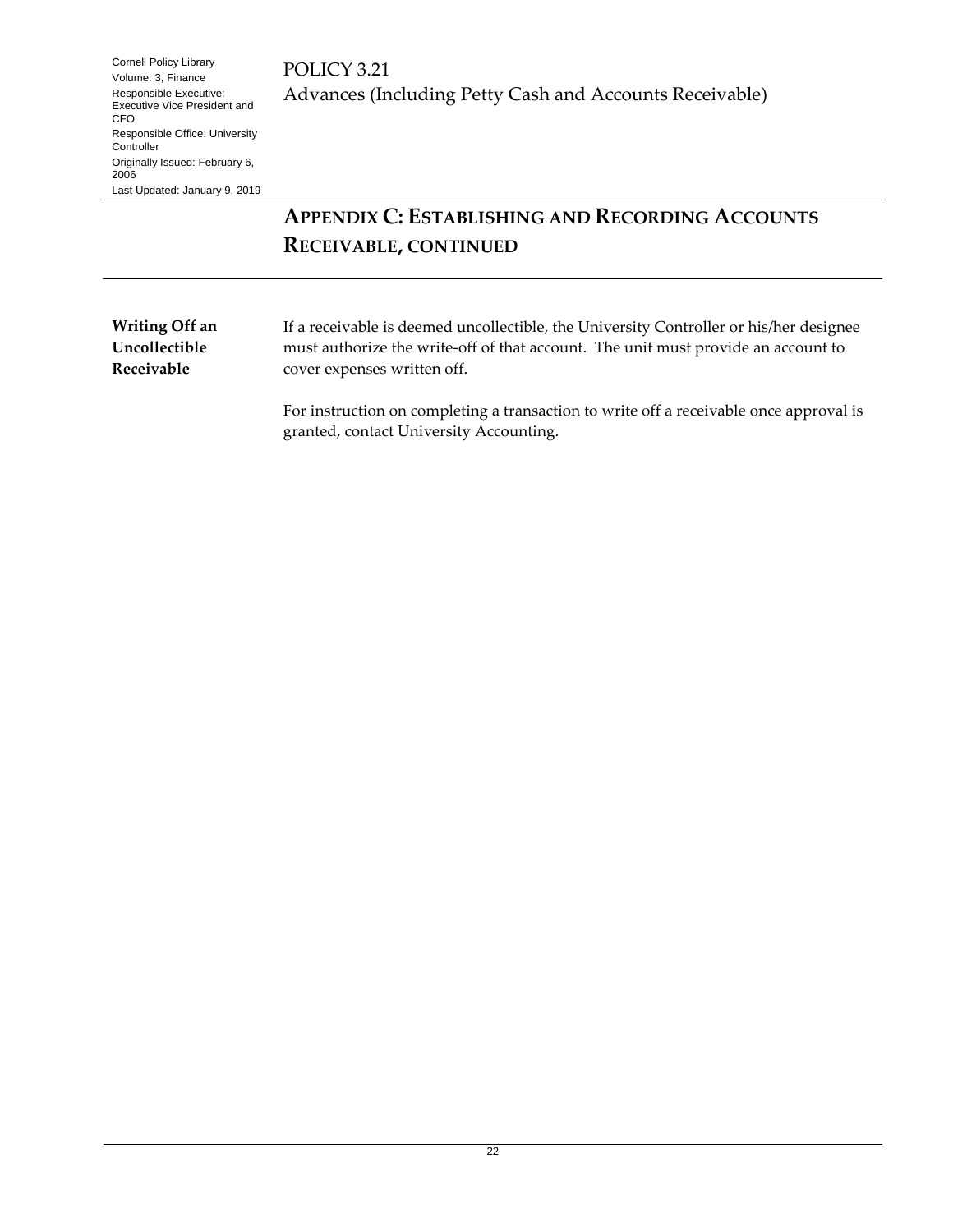### POLICY 3.21 Advances (Including Petty Cash and Accounts Receivable)

### <span id="page-22-0"></span>**INDEX**

| Accounts receivable 1, 4, 5, 6, 7, 13, 14, 15, 20, 21 |
|-------------------------------------------------------|
|                                                       |
|                                                       |
|                                                       |
| overpayments                                          |
|                                                       |
| overpayments                                          |
|                                                       |
| overpayments                                          |
|                                                       |
|                                                       |
|                                                       |
|                                                       |
|                                                       |
|                                                       |
| Accounts Receivable 1, 4, 5, 6, 7, 13, 14, 15, 20, 21 |
|                                                       |
|                                                       |
|                                                       |
| overpayments                                          |
|                                                       |
| overpayments                                          |
|                                                       |
| overpayments                                          |
|                                                       |
|                                                       |
|                                                       |
|                                                       |
|                                                       |
|                                                       |
|                                                       |
|                                                       |
|                                                       |
|                                                       |
|                                                       |
|                                                       |
|                                                       |
|                                                       |
|                                                       |
|                                                       |
|                                                       |
|                                                       |
|                                                       |
|                                                       |
| Airfare                                               |
|                                                       |
|                                                       |
|                                                       |
|                                                       |
| Business Expenses, University Policy 3.14 3, 8, 11    |
|                                                       |
|                                                       |
|                                                       |

| Collection                                               |  |
|----------------------------------------------------------|--|
|                                                          |  |
|                                                          |  |
|                                                          |  |
|                                                          |  |
|                                                          |  |
|                                                          |  |
|                                                          |  |
|                                                          |  |
|                                                          |  |
|                                                          |  |
| Custodian                                                |  |
|                                                          |  |
|                                                          |  |
|                                                          |  |
|                                                          |  |
|                                                          |  |
|                                                          |  |
|                                                          |  |
|                                                          |  |
|                                                          |  |
|                                                          |  |
|                                                          |  |
|                                                          |  |
|                                                          |  |
|                                                          |  |
| Financial Irregularities, University Policy 3.6 3, 6, 12 |  |
|                                                          |  |
|                                                          |  |
|                                                          |  |
|                                                          |  |
|                                                          |  |
|                                                          |  |
|                                                          |  |
|                                                          |  |
|                                                          |  |
|                                                          |  |
|                                                          |  |
|                                                          |  |
|                                                          |  |
|                                                          |  |
|                                                          |  |
|                                                          |  |
|                                                          |  |
|                                                          |  |
|                                                          |  |
|                                                          |  |
|                                                          |  |
|                                                          |  |
|                                                          |  |